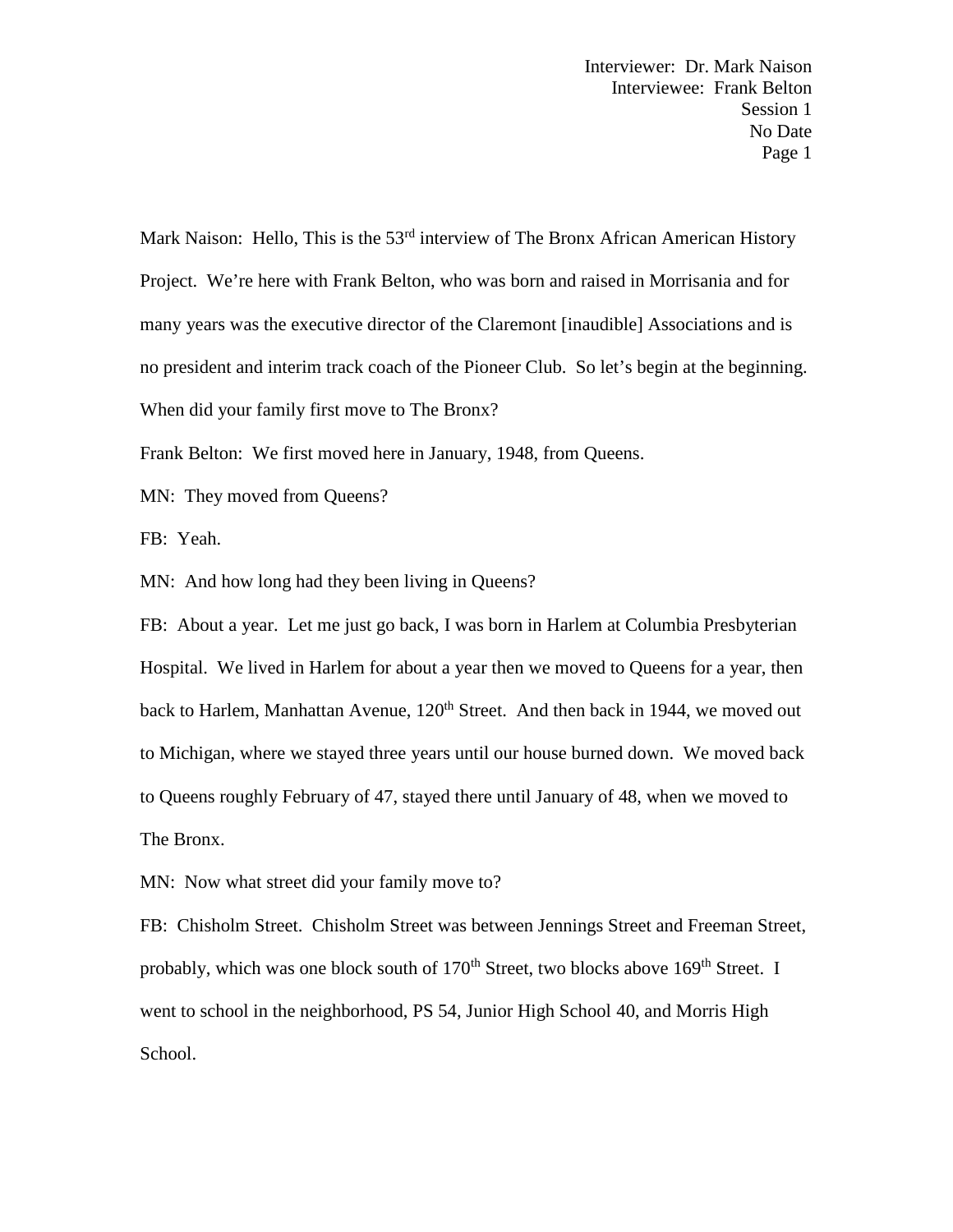FB: I don't know. I never asked my father that. We bought a house on Chisholm Street, a private house.

MN: Okay, you owned a house?

FB: Yeah.

MN: And what was the structure of the house?

FB: It was a one family house, three bedrooms, kitchen, dining room, living room,

backyard, front yard.

MN: Was it wood or brick?

FB: It was a frame house, it was a frame house. And my father passed in September of 92 and mother was told to sell the house and stay in Michigan.

MN: So your parents stayed in the house all those years right up until 92?

FB: Yeah, my father passed. We also had to maintain, even though our house burned

down in Michigan in 47, February, my father went back up there and built as we used to

call it quote unquote, the Shack, where we used to go every summer.

MN: Were your parents originally from the South or Caribbean?

FB: South. My mother was from North Carolina, my father was from South Carolina.

MN: Did they meet in New York City?

FB: Yes they did.

MN: In Harlem?

FB: In Harlem.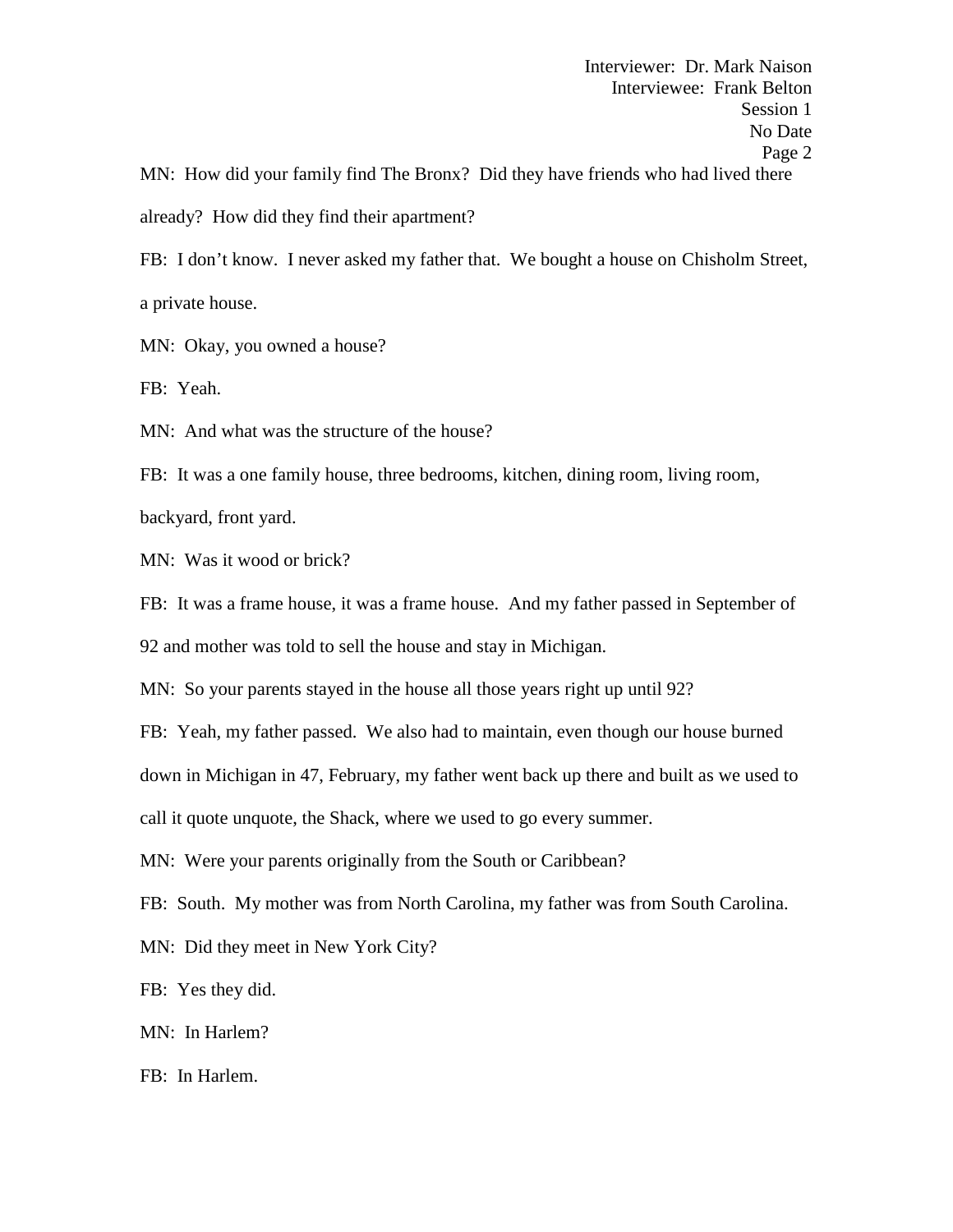MN: What sort of work did your father do?

FB: For years he worked for the New York Central Railroad, he was a Pullman porter.

Then after that he was Associate Investigator for New York City Department of Social

Services. Then he retired as a motorman for the New York Transit Authority. My

mother was a nurse' aid at Jacobi Hospital, she retired from there.

MN: How many siblings did you have?

FB: Five. I have three sisters and two brothers.

MN: Did your mother work when you were growing up?

FB: Yes.

MN: So who took care of the five children? Was there - -

FB: We kept ourselves. Better not get in trouble. The twin sisters were born in 49 - -

MN: And what year were you born?

FB: 1939.

MN: So you were the oldest?

FB: No, next to the oldest. We used to take turns baby-sitting while momma, she did domestic work during the day and we used to baby-sit, take turns baby-sitting Pat and Nancy, those are the twins. We didn't get into trouble.

MN: While your father was working as a Pullman porter, your mother was, he was on the road, - -

FB: Yeah.

MN: He was on the road and your mother was doing domestic work?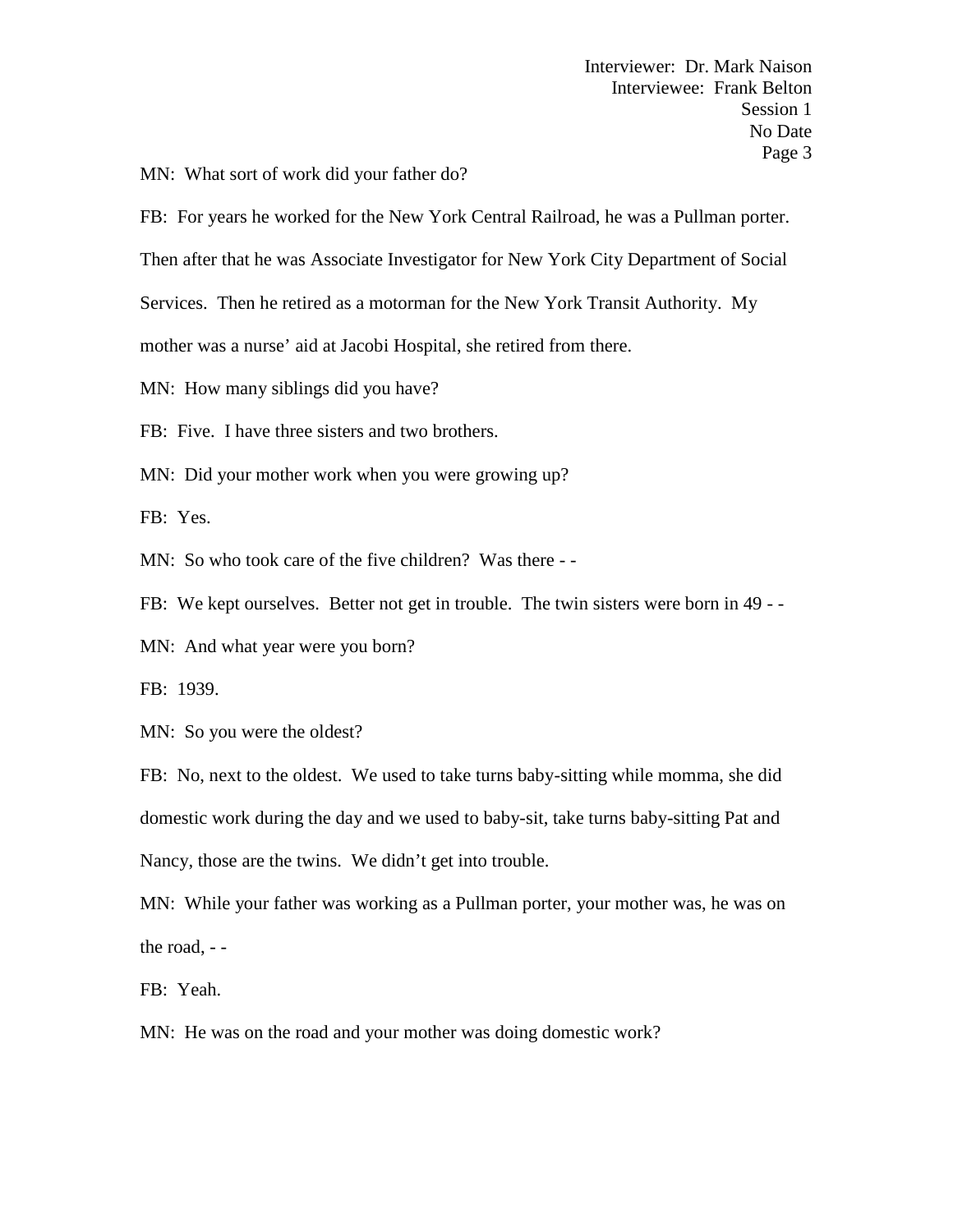FB: Yeah, domestic work during the day and working at, you know back in that time, because she didn't start working for the city until about 1955 when they built Jacobi Hospital complex up there in Eastchester.

MN: Did she do domestic work in The Bronx or Manhattan?

FB: Some The Bronx, some Queens, some Manhattan, it depends.

MN: Now, a lot of Pullman porters had a high school education, is that true?

FB: My father, he had a college education.

MN: He had a college education.

FB: But you know back in those days, there were few jobs for black college graduates outside of teaching and working in the post office, and I guess the Pullman porter became available, he was a red cap in New York Central, and I guess he applied to be a Pullman porter and was accepted.

MN: What college did he graduate from?

FB: He graduated from Morris College in Somerton, South Carolina. In 1935.

MN: Your family moved to The Bronx, what was it 48 or 49?

FB: 48.

MN: So you were nine years old at the time?

FB: Yes.

MN: How did The Bronx seem different to you from other places that you had been or you know?

FN: It was a new experience. In Queens, in the neighborhood we lived in South Jamaica, that was mostly at that time a Black community. When we moved to The Bronx, much to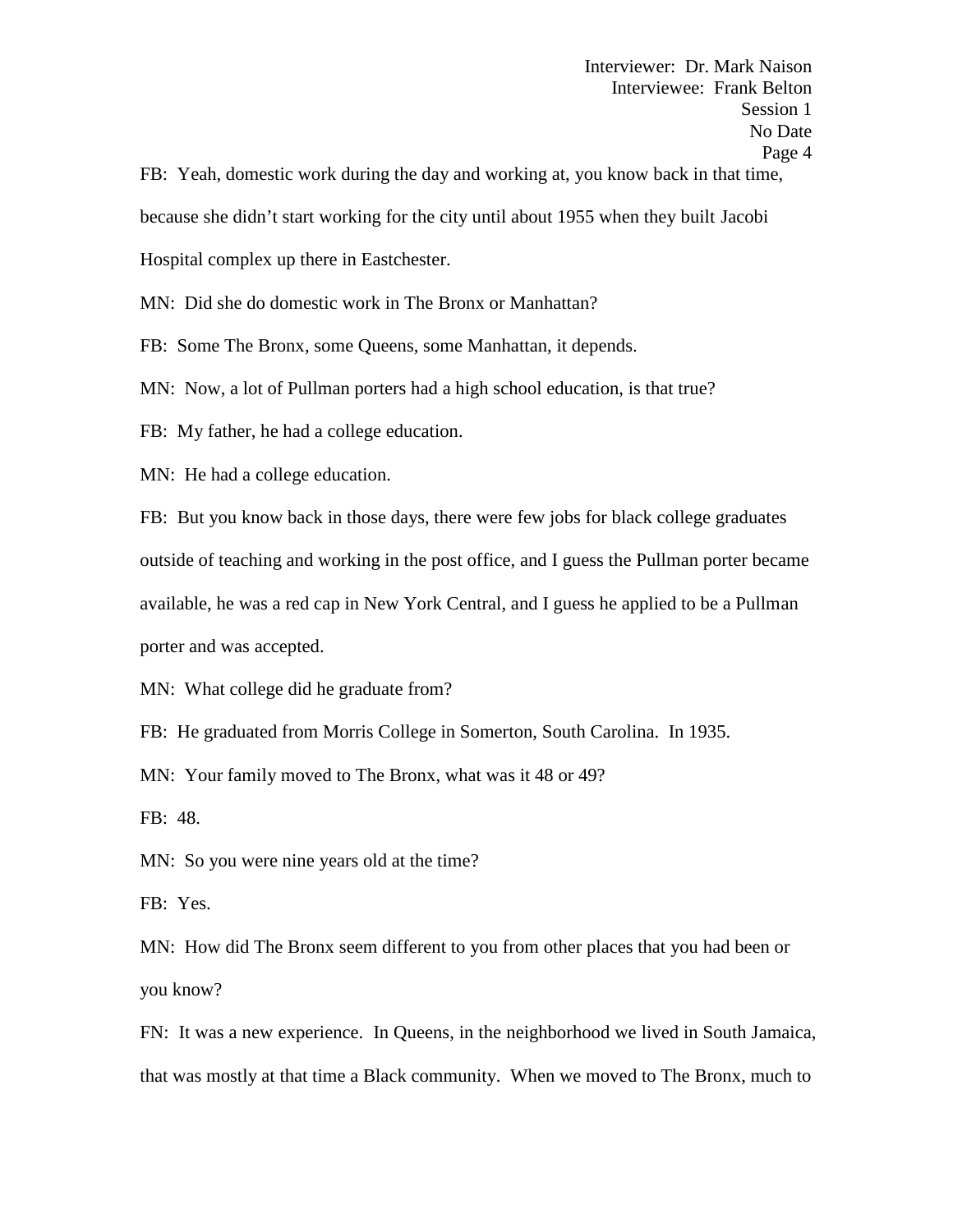our surprise, to Chisholm Street, first time encounter with Puerto Ricans. I went to the grocery store one day and the guys were up there talking. I didn't understand a word they were saying [laughter]. I said who are these people? He said they are Spanish, they are Puerto Ricans. I said oh. I found when I entered school, there were Puerto Ricans in the class at that time, it was basically a Puerto Rican population in The South Bronx. MN: On Chisholm Street, were there more Puerto Ricans than African Americans? FB: It was a kind of mixed population at that time. You had Blacks, Puerto Ricans, Italians that lived in the neighborhood, a couple of Irish. There was on Jewish family and they stayed there until about, they moved out about 1952. They were the last Jewish family to move off Chisholm Street. But the Italians, they stayed, even up until the time I was in college, there were still three Italian families still living on the block. The Italians did not move, they held their ground [laughter].

MN: Did everybody seem to get along well on the streets?

FB: On my block, yeah. Some of the other blocks, you know, it was a pretty good community. Everybody knew everybody and if you got in trouble, your parents heard about you getting in trouble and either Ms. Johnson down the street told, or Ms. Sneed. But at that time, it's not like today, people live right next door to each other, a few feet, and they don't know each other. They don't communicate whereas back then, you know what I'm saying, my mother stayed in touch with them, friends every time she passed. MN: Did people leave one another's doors open?

FB: Locked doors, we didn't know what a locked door was back then. It was unheard of because since there was six of us, there wasn't any use in locking the door because we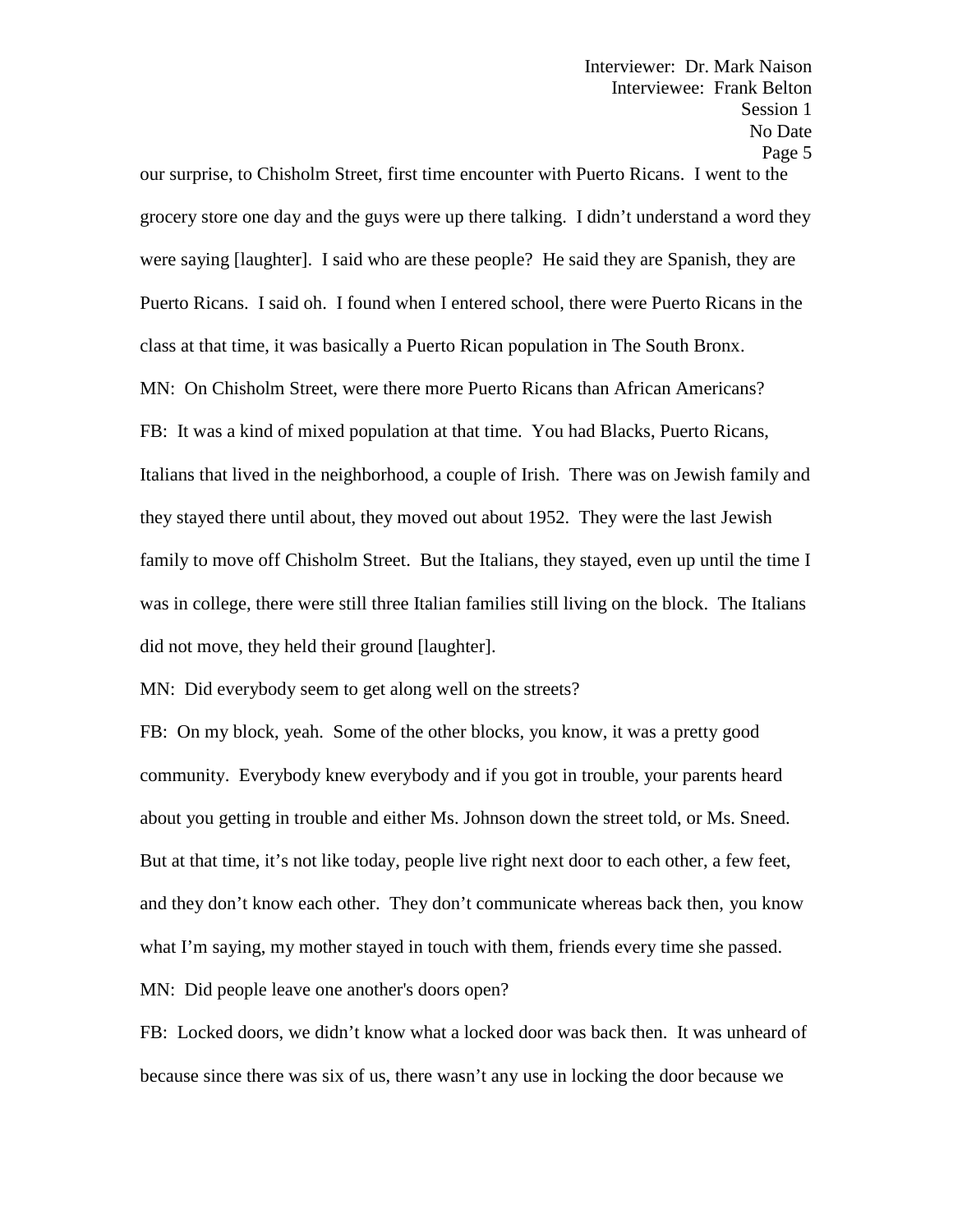basement stayed open.

MN: You have a lot of different groups on the block. Does that mean that you had a lot of different types of food that you could smell coming out of people's houses?

FB: Basically Spanish food, and the Blacks. Eat with some of our friends. We'd go up to their house to eat, or they'd come to my house to eat, and you could smell the aroma, it was inviting,

MN: What kind of street games, was there a whole, did kids play in the street a lot? FB: Yeah, between that and at that time, Crotona Park, but basically we played stickball in the street, touch football. We were right near two schools, so we were able to play our little games of punchball, softball, basketball, but yeah, the street was used for either touch football or stickball.

MN: What grade did you go into in PS 54?

FB: Second grade, second grade.

MN: And is that where you met Bob?

FB: I met him in 54, I think either third or fourth grade, I'm not sure. I think it was the 3<sup>rd</sup> grade. I think Bob and I was in about two to three years of the same class in elementary school. That's when we became friends. I guess it was about 1950.

MN: IF you had friends on other blocks did you visit them or were you a little careful of going to somebody else's block?

FB: Some blocks were like that [laughter].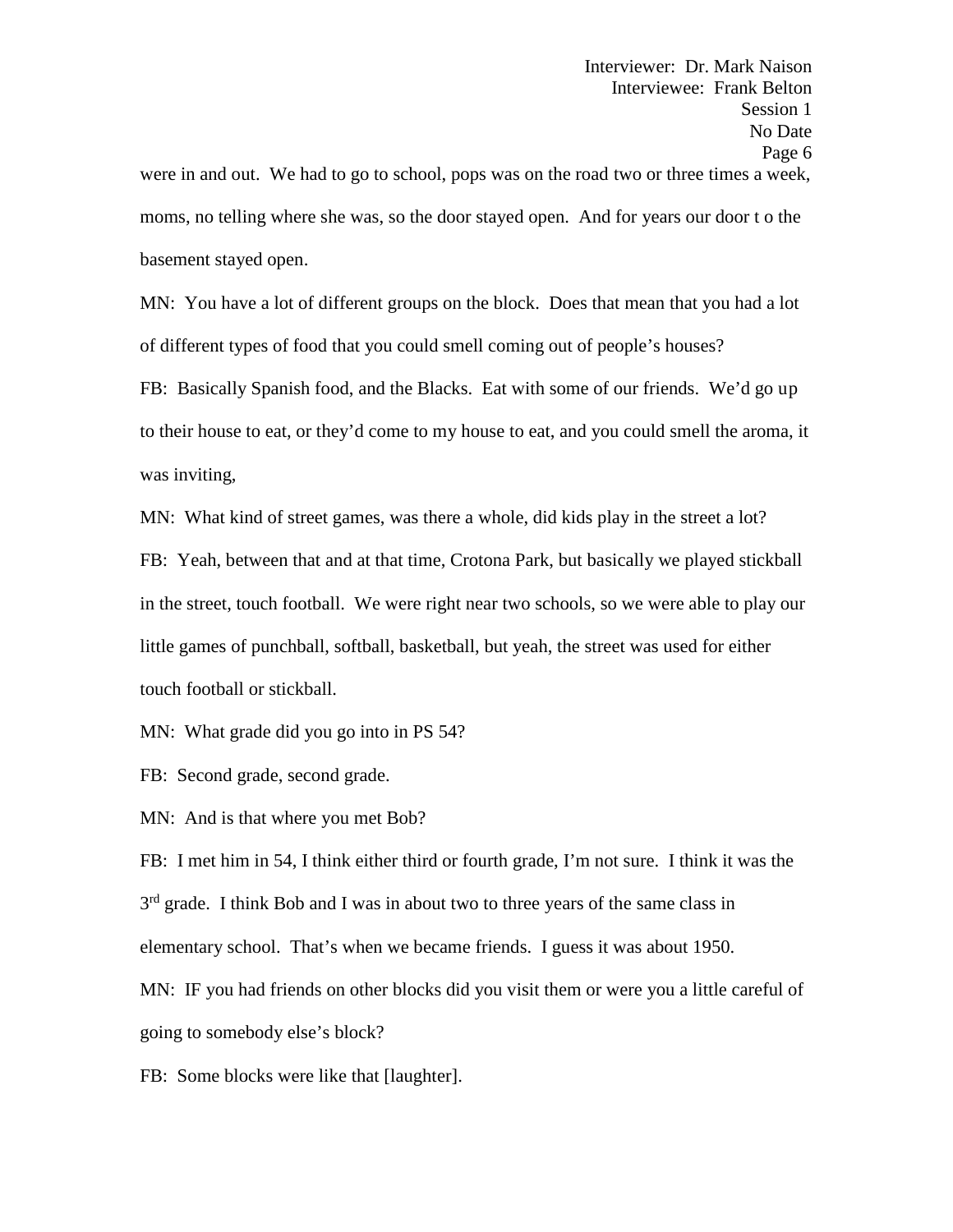MN: Which was a tough, a block you were reluctant to go to?

FB: Jennings Street, on Boston Road and Union Avenue on the West, and Prospect Avenue, in fact it was the street that our junior high school was on. But that one block, Jennings Street, it was known, it had a lot of people on their and we knew a lot of folks, and we grew up with a lot of guys who lived on Jennings Street, that one particular block, but it was still a rough block. When I used to walk through there I usually was running. I'd be like I'm in a hurry, I'll catch you later [laughter]. But outside of Jennings Street, that one particular block, I'd say most of the other blocks were pretty peaceful. We didn't run into too man, because remember, we went to school and we knew a lot of the people who lived on the different blocks in our area, so you developed a friendship, they knew you, you knew them, and you know we didn't have any, well, we used to have our little fights, individual fights. Although there were a few gangs, but they weren't raising any sand back then. But that wasn't in our immediate neighborhood. The Seven Crowns, which was up on Dawson Street, I used to go up in that area. I knew a couple of guys in the Seven Crowns, so that was cool [laughter]. But basically, I didn't roam the streets. MN: What were the teachers like in 54? Did you have a pretty good experience in elementary school?

FB: I had a good experience in all of the schools I attended [laughs]. I had a reputation when I was in elementary and junior high school.

MN: And how would you describe that reputation?

FB: You step on my toes to make me mad and I'm coming after you. I remember one time, my teacher was talking to my mother. She said, Frank is a good kid, as long as you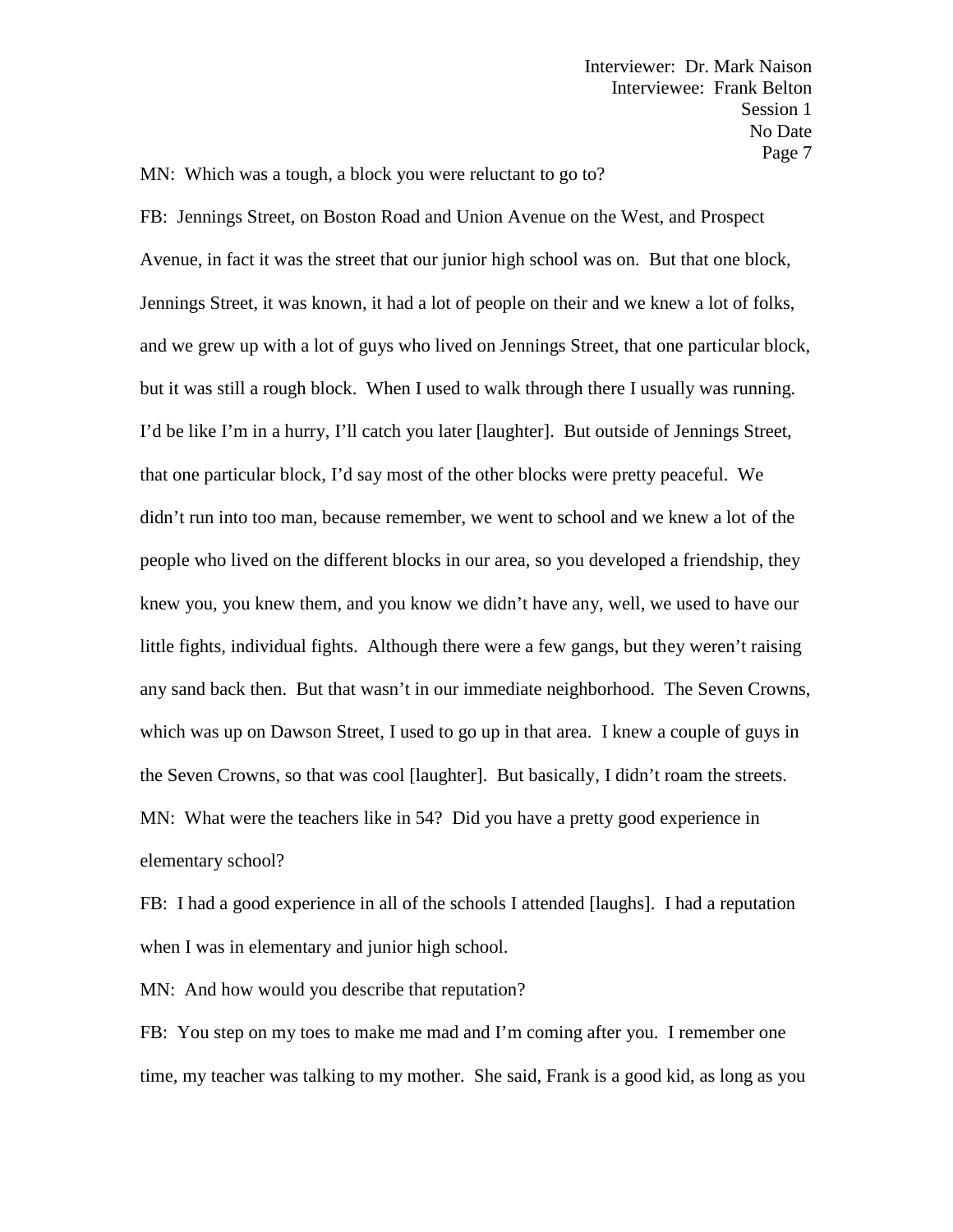don't make him mad [laughter]. As long as you don't make Franklin mad. He's alright, but if you make him mad he's coming at you and he don't care [laughter].

MN: Did that get you into the principal's office occasionally?

FB: Sometimes, yeah. Back then, you didn't scare those teachers. Basically the majority of the teachers that I had were white teachers. Mostly Jewish, some Irish, some Italians, and a couple of Spanish teachers. They didn't want you to know they were colored. I had one teacher Bob, I don't think Bob was in my class, I think that was the second grade. But she was Indian, Ms. Sutriran. And she ended up getting married, and I think she married a Hispanic because her last name was Garcia, so he was Hispanic, NM: Bob, do you remember Frank's temper from elementary school. Was this a legendary thing in the neighborhood?

Bob: Oh yeah, people knew about Frank. [laughter] Frank was always one to hold his own. Nobody bothered Frank [laughter].

MN: Did this affect your academic performance or was this strictly a behavioral issue? FB: It was a behavioral issue. I don't care how bad I was in elementary school and junior high school, I didn't care how bad I was, I always did my work. One thing, teachers, I think that was one of the reasons why when sending me to a 600 school was kind of a question mark option. There was no need to call somebody academic - -

MN: They were thinking of sending you to a 600 school?

FB: Yeah.

MN: So that's no joke?

FB: Yes.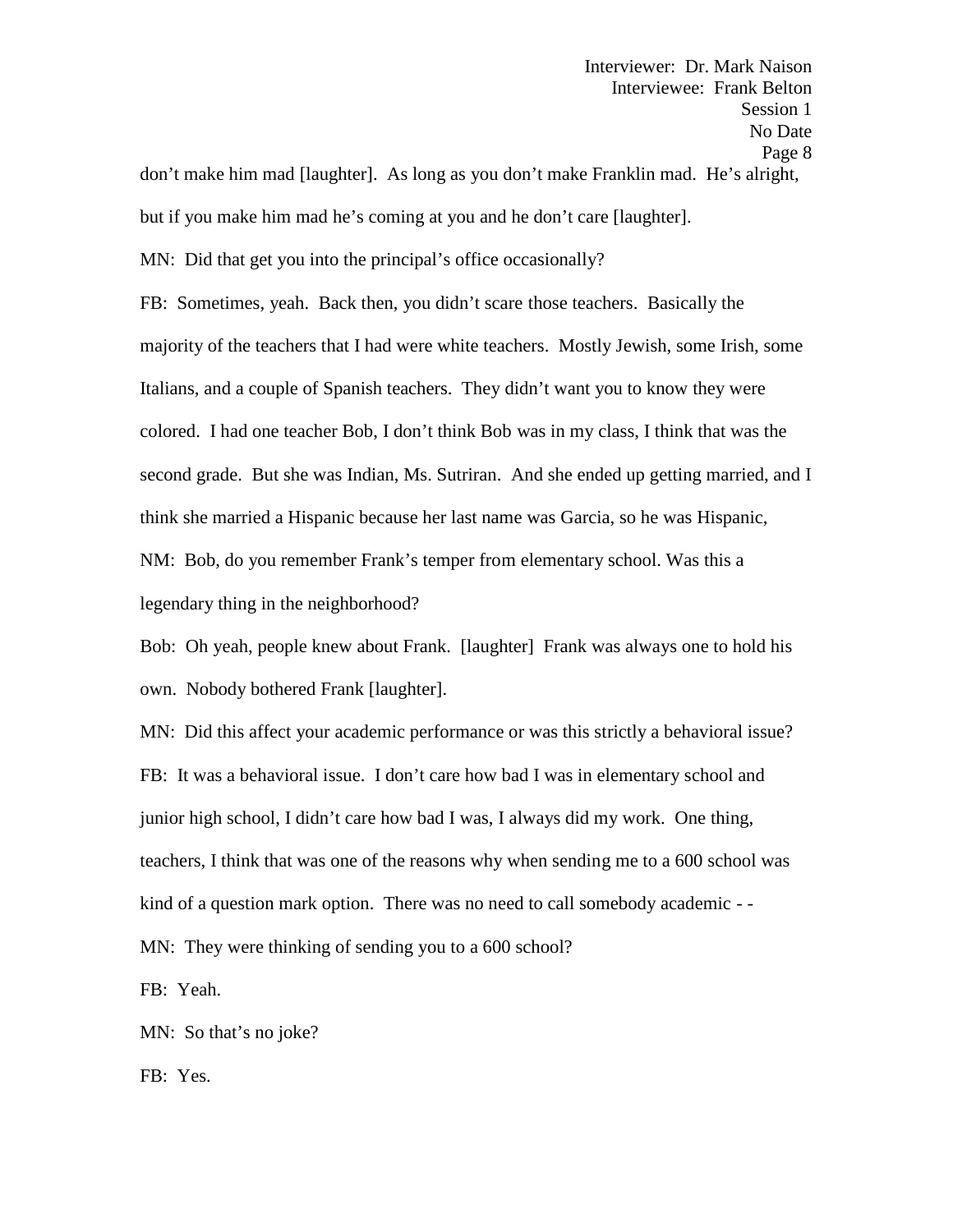more, people want to revive them. You had to be a legend to be in a 600 school when you were growing up [laughter].

FB: I mean it was , I'm surprised, two guys I know, Bob knows them, I'm surprised they went to 600 schools because I had thought, well one of them I was surprised, a guy named Allen Richardson, who I saw a couple of years ago at our neighborhood reunion. He went to a 600 school and it must have been because of his behavior because Allen did his work. We all did our work, it was just our behavior. And the other person was Owen Davis. Owen Davis, his reputation was worse than mine. [laughs]. But, okay, and I'll say this, but, even though we had behavior problems, we did not let this affect our academic performance - -

MN: Now when you say, what sort of things would be like, punching another kid - -<br>FB: Probably fighting, cursing out the teacher - -

MN: Cursing out the teacher would be the main thing?

FB: Yeah. Usually they would used to come up with some kind of oh, he's a behavior problem. If you act up once, he was stereotyped as a behavioral problem. He needs to be tested. The so-called familiar thing is today, the first thing when a kid acts up, oh he needs to be tested, or he needs to be referred to counseling. I don't think they had all of those supportive things way back in the late 40s early 50s. But that was the stereotype. I know some teacher thought I was going to become a hoodlum, end up in jail some place. That's the tag they put on me. Even going from elementary school, I remember when I was in elementary school in PS 54, we had I think one Black teacher and one Hispanic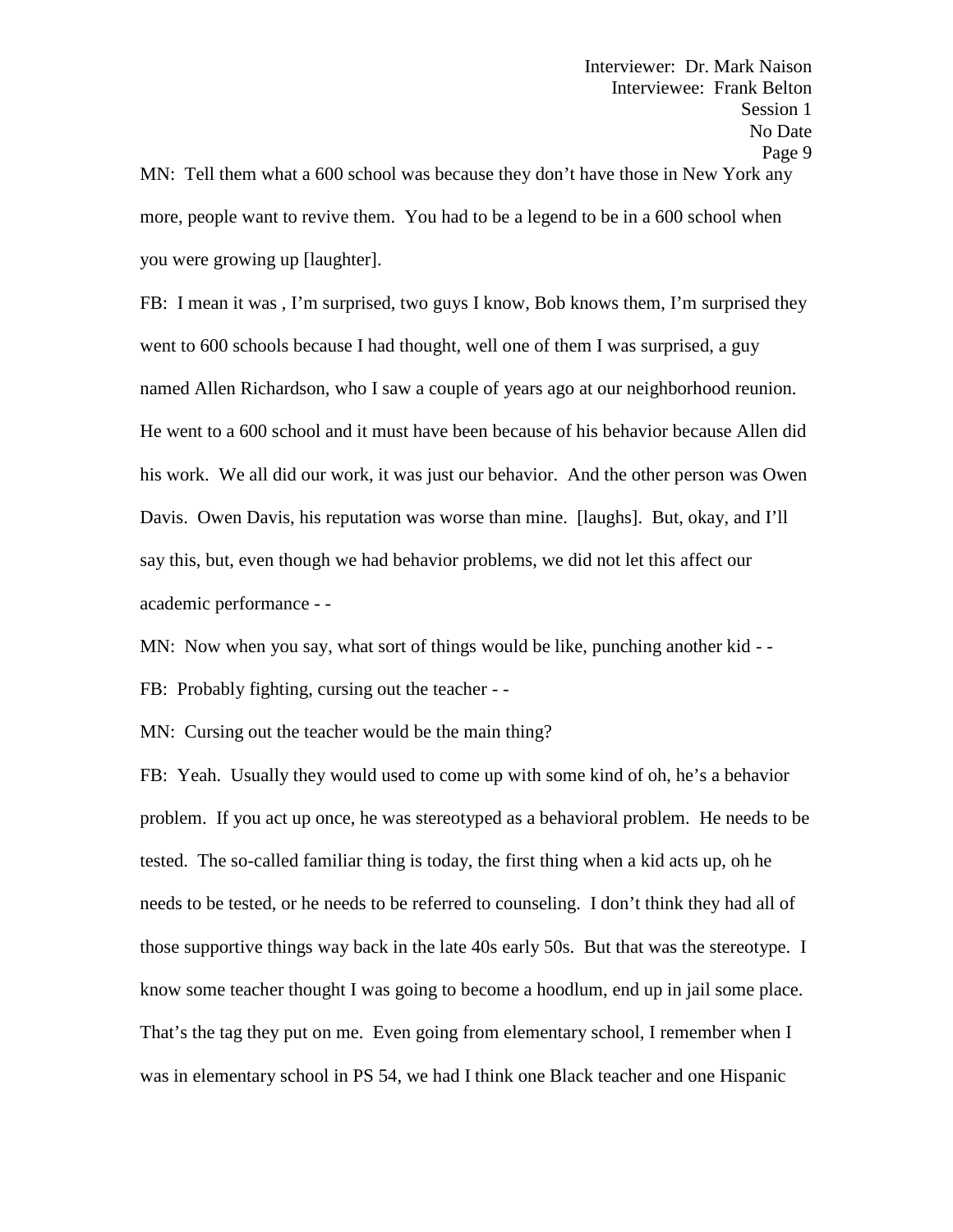Interviewer: Dr. Mark Naison Interviewee: Frank Belton Session 1 No Date Page 10 teacher. When I went to junior high, which was, the elementary school was about a block and a half down Chisholm Street, the junior high school I went to, Junior High School 40 was right around the corner, Prospect Avenue and Jennings Street. Then I was put into quote unquote, a lot of people didn't know what it was, I went into 7.16.

MN: Bob was in 7.1?

FB: Yeah, Bob was in 7.1. But bob didn't have a behavior problem, Bob was not a behavior problem [laughter].

BOB: I was a socialite [laughter]

FB: I was a behavior problem, so this is what they did. I had exponent classes, like 7.16, I think they had 7.16, 7.17. Then when I was in the eighth grade, I was in 8.13, that's right, because 8.13 was the girl's, an all girl's class. Ands then when I was in the ninth grade, I was in 9.12, you know where they put all the uneducable kids.

MN: So you were put with the uneducable, the behavior problems. Now did anybody learn anything in those classes?

FB: Well let me just say this. It wasn't so much about you learning, as about the system maintaining you.

Anonymous Voice: Were you allowed to go up in exponents, could you go from 9.15 to  $9.12. - -$ 

FB: Remember I said, the higher the exponent, the slower the class is, the behavior problems, the uneducated students were put in those classes as I remember, maintain. It'd keep you out of trouble, you always used to get the baddest teachers in all these classes, and they didn't take no [inaudible] or anything. These teachers made a low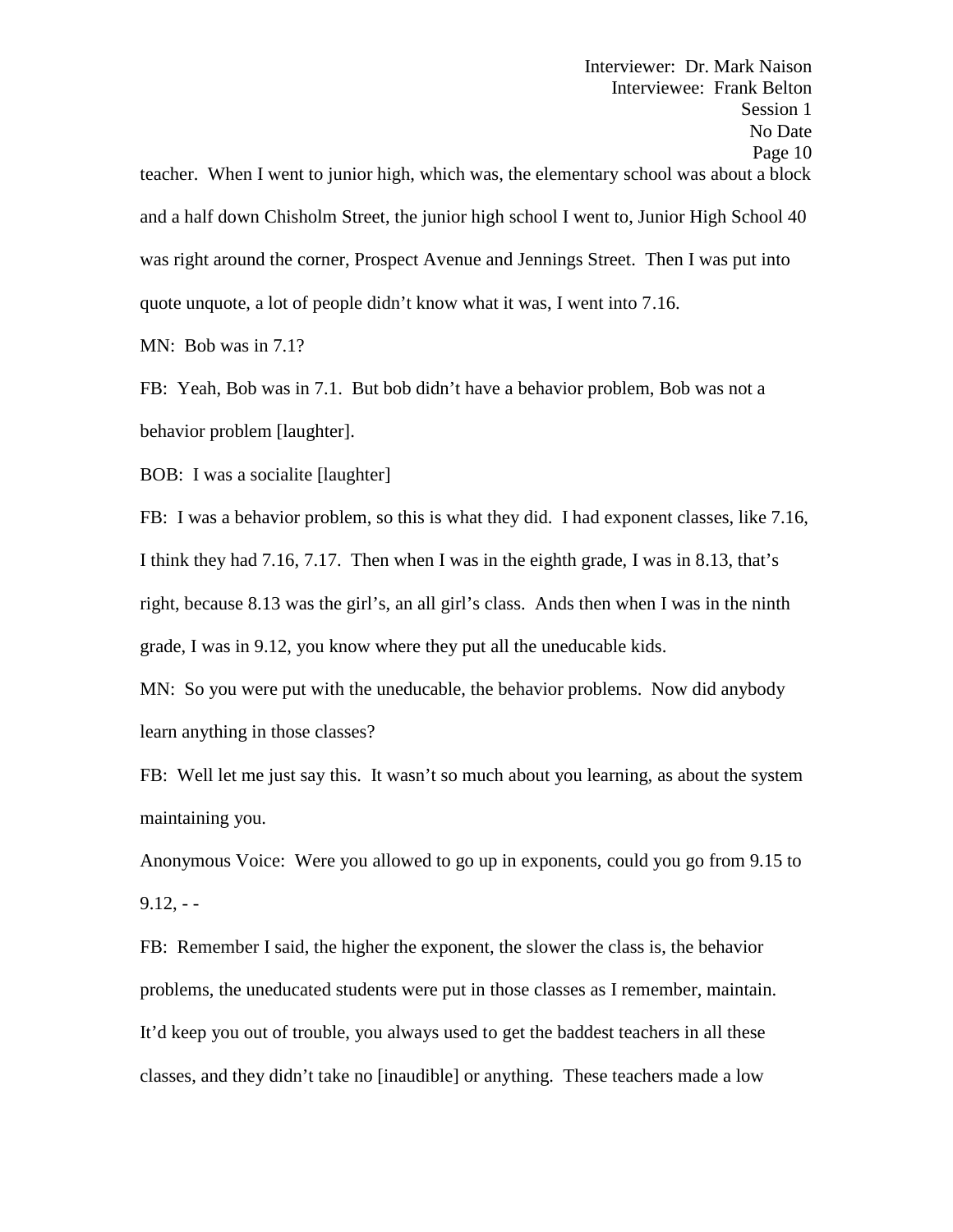Interviewer: Dr. Mark Naison Interviewee: Frank Belton Session 1 No Date Page 11 salary back then, they were making no more, a starting salary back in 1951, 52, was probably no more than 4,200 dollars. - -

MN: That's right, my parents were teachers.

FB: But, the teachers came to school clean. Everybody whore a shirt and tie. All the teachers wore shirt and ties, and some suits, but also, they had second and third jobs outside of being teachers too. Because a lot of them used to work the afternoon programs in school and sometimes the evening programs. I remember one of my teachers, when he'd get out of PD 40, he used to go to the after school program at PS 54.

MN: What did your parents think about you being a behavior problem?

FB Back then, parents used to tell you go to school and be good, behave yourself, and the teacher is always right, in some cases my mother found out the teachers weren't always right. That used to save me from getting my butt beat because my father used to wear me out sometimes. The teacher used to slip home little notes, writing your father or mother to come up to school to have a session with them concerning me. The funny thing about it, through all this, my younger brother and sisters caught grief after I left. Oh here's another Belton, you're Franky Belton's brother? You're Franky Belton's sister? But they weren't on my level in terms of discipline. The funny thing about it is that, I don't care how bad, even some of the baddest guys in my class, I wasn't bad, I didn't consider myself bad. Maybe once a month have to curse out a teacher and out a teacher in the place, but they all did their work, it was sad though. Out of 29 of us in my 9.12 junior high school graduating class, 29, as far as I was able to determine, two of us got a high school diploma.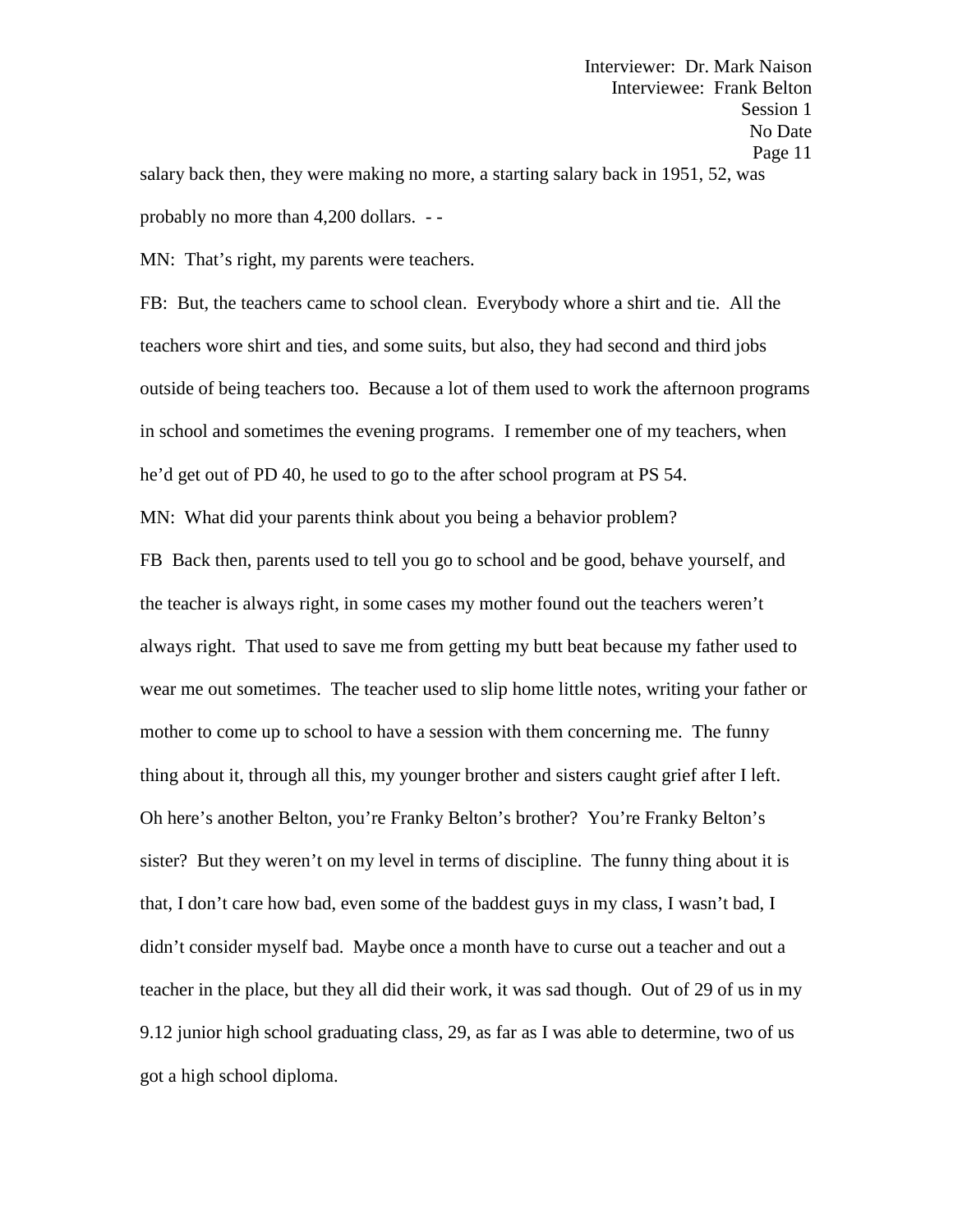FB: Dropped out, some ended up in jail, some died, used drugs, or did some stuff on the street. One guy was killed trying to hold up a, they didn't call them bodegas back in that time, they called them, - -

Bob: Candy stores.

FB: Candy stores, yeah, before the Spanish grocery. I think bodega didn't start coming around until the 60s and 70s.

Anonymous Voice: What was the graduation rate of your class? In terms of, how many people graduated with a high school diploma?

FB: I don't know. You have to remember, in 9.1, 9.2, 9.3, those classes, people were pretty literate. Whereas in the high escorting classes, it was like the dumping ground for kids who had behavior problems or education problems, or both. Also there was another class beyond that. It was called the CRMD classes.

MN: CRMD.

Bob: What does that stand for? I don't remember.

FB: I think it was Corrector Remedial something - -

MN: Mental development or something. That was for kids who were developmentally -

-<br>FN: Larry Natham was in one of those classes, did you know that?

Bob: No.

FB: Yeah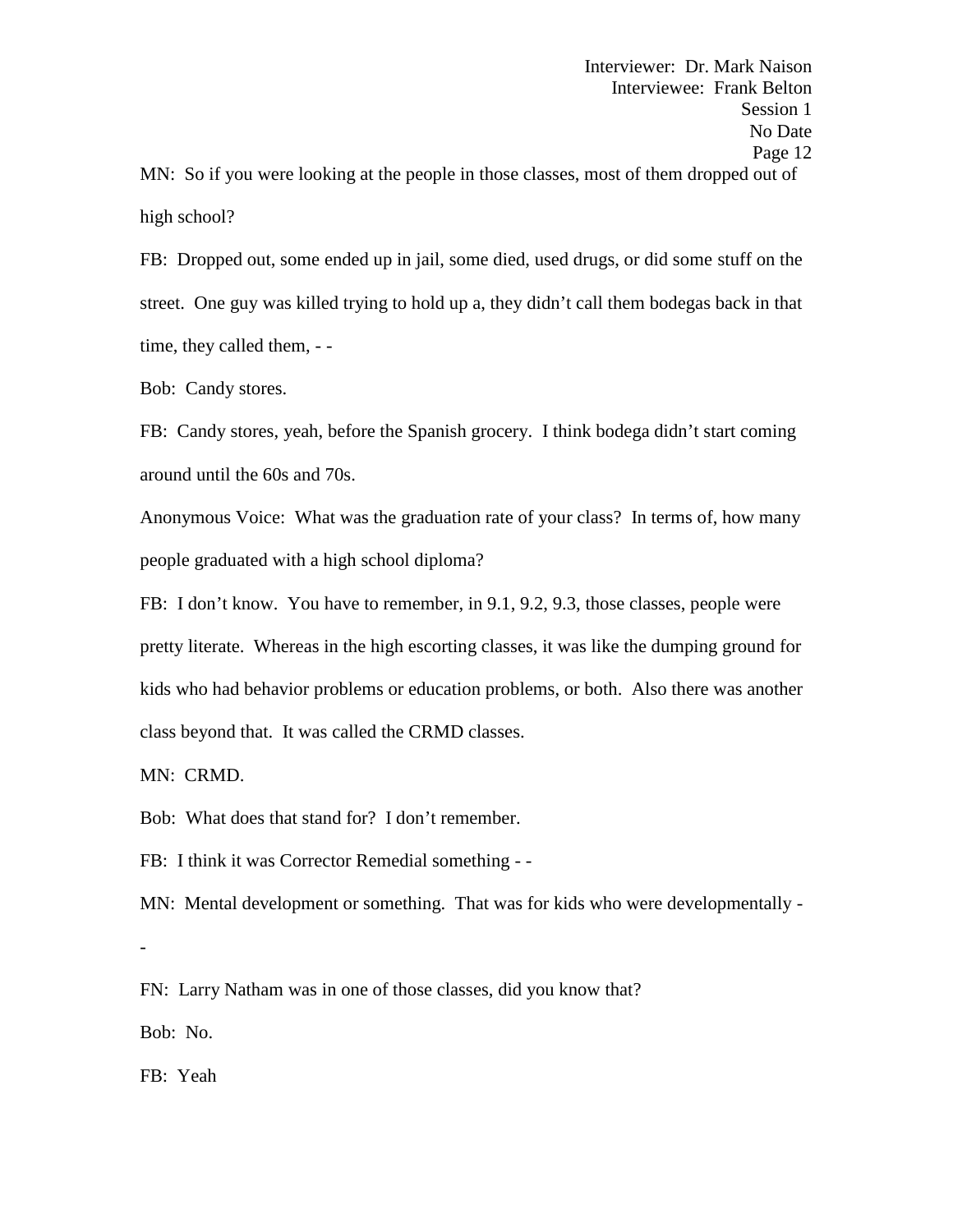Bob: How would I know that? [laughter]

FB: I figured because he lived across the street from Bob. [laughter]

MN: Now you just self described the behavior problem, could you have done the work in 9.1?

FB: that was one of the reasons I used to get mad all the time. They put me in the class and I used to tell the principal, I said you know what, if you put me in one of those other classes, in with the girls, - -

MN: These were all boys?

FB: Yeah, these were all boy classes, the ones at the bottom, no higher up, remember now, the higher up, the 16s were all boys [inaudible] . And I used to tell him if you get me out of that class, I wont be a problem, but you put me, a good egg in with a whole bunch of bad eggs, so what do you expect? [laughter] I used to tell the teachers this you know and - -

Anonymous Voice: What did they say?

FB: You continue being good okay? Because I remember on time, Mr. Janson, he was the vice principal, and there were two girls outside of the school at 3:00 fighting and he had come, good old mild mannered Mr. Janson, now girls stop fighting, I went over there and said get out of my way Mr. Janson. And pried the two girls away and what not, and he praised me. The next day he came up with the principal, no he called me down to the office, no, what did he do? He came up with the principal to the class, Mr. Lofton was my teacher at the time - -

Bob: One of the few Black teachers in the school.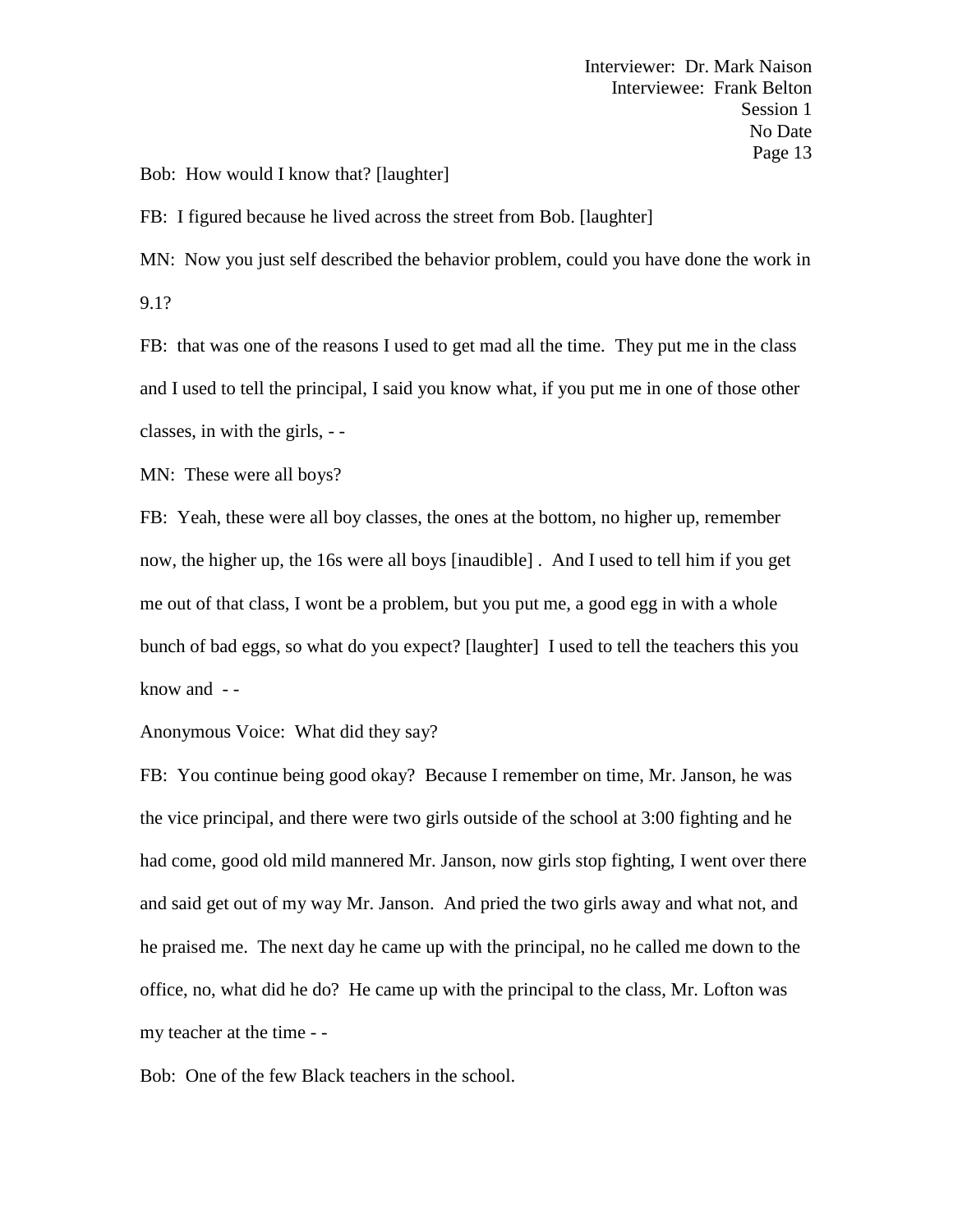Interviewer: Dr. Mark Naison Interviewee: Frank Belton Session 1 No Date Page 14 FB: Yeah, in fact, he had just come back from the Korean War, he was a lieutenant in the Korean War and he had just came back and took over my class. And they all came to the

door and "tell Mr. Lofton I want to commend Franklyn for helping me out yesterday" and I said oh crap. [laughter] I have got to save face with my boys. If it wasn't for that, them girls would have ended up beating him up. [laughter] But I used to go off, but when I went off, everybody hurt. That was mainly the reason, I used to get mad.

MN: Did kids in those families come from poorer families than you did, or families where people weren't as educated as your parents?

FB: Not necessarily so. Most of the parents back then worked. They worked, they had a job. I don't remember any of the guys I hung out with ever receiving welfare. Our parents, they worked. They worked. They maintained themselves by working, and that was in our bringing up. I've always had at the time I was in eighth grade junior high school, kept me a little part time after school job. The work ethic was built into you. Go to school, get a high school diploma, come out and get a job.

MN: Bob said you were always doing jobs in the neighborhood.

FB: Well I delivered The Bronx Hound News for about two years. That was a paper in The Bronx. I probably had a large route then, I probably had a large route then, I had about 150 customers. My route ran from Boston Road on the North to Holmes Street on the South and from Union Avenue on the West to Intervale Ave on the East.

MN: You did that by bile or by foot?

FB: by foot, I couldn't do it by bike, they would have stole my bike.[laughter]

MN: Who is they? The Jennings Street guys?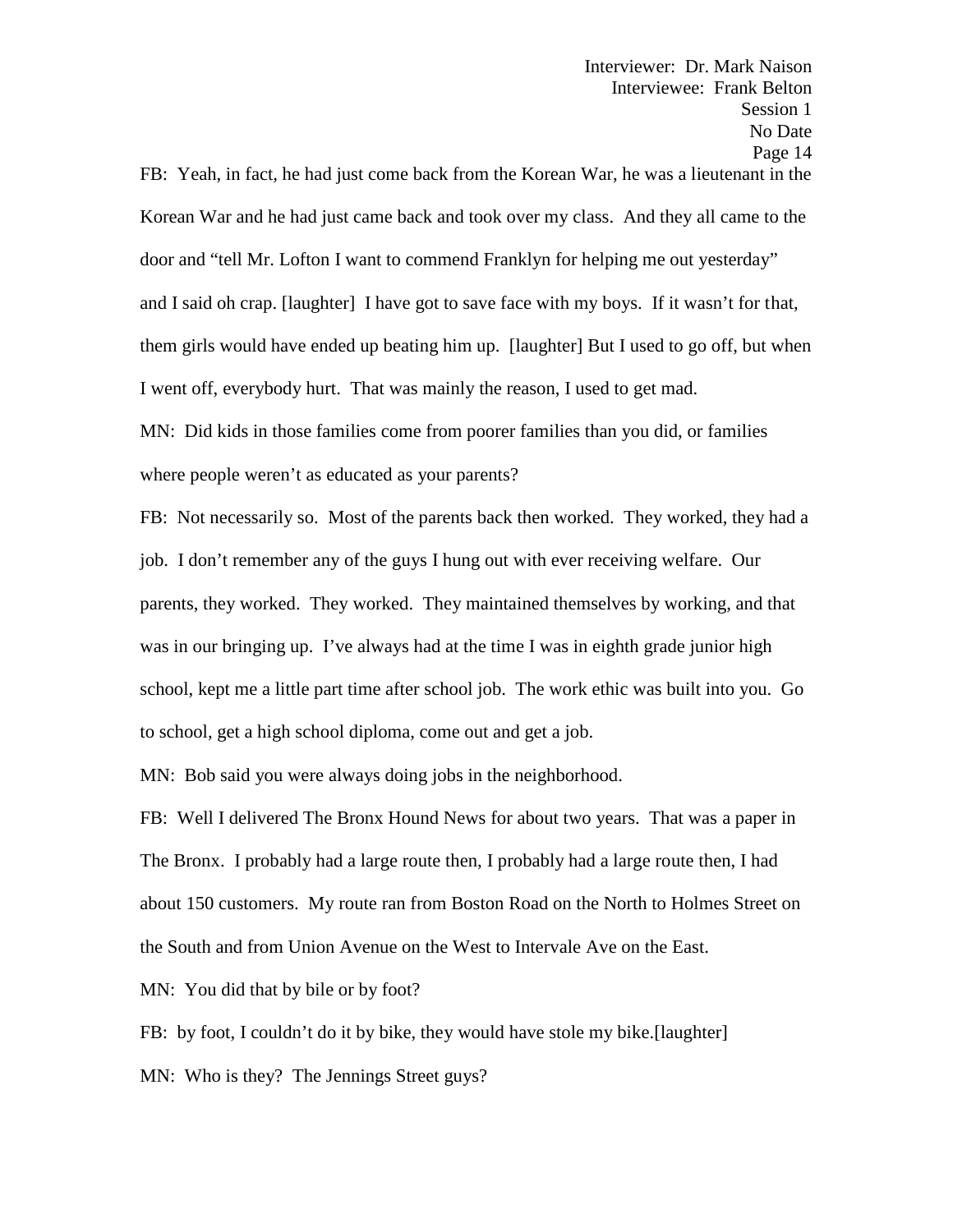Interviewer: Dr. Mark Naison Interviewee: Frank Belton Session 1 No Date Page 15 FB: Not particularly Jennings Street guys, some people they had larceny in their heart. If it wasn't nailed down or chained down, it was theirs. We had some thieves in our neighborhoods. We had some car thieves, and we had some stickup artists and what not, we had some purse snatchers. You had your category of guys. It cost my father \$13 what was it \$13 for a deposit on your route. Then there were problems where a lot of people who were getting the newspaper, they weren't paying up every week. I had some customers that say hey you don't bring the paper, and I'd say well you don't pay, you still owe me for two weeks. If you don't pay me for two weeks, I'll stop delivering your paper. I really got mad. There were customers in Bob's house, but my father got tired because that cut down, I wasn't able to meet my weekly finances to pay the - -

Bob: Distributor?

FB: Distributor, and I was using my money to make up. My father one day, he said hey, what you got? Give me my 13 dollars. He took back his thirteen dollars and I did it for a couple of more weeks after that, and just threw up my hands, the people just weren't, you know, for thirty-five cents a week, that's all, and they couldn't pay it. Plus it became overpowering. It was really a three and a half hour job delivering all of those papers up and down up and down. There weren't no elevators. I think one elevator building and I think that was 1366 Lionel Place Bob [inaudible]

MN: Was the elevator on the one next to [inaudible]

FB: [inaudible]

MN: One thing I wanted to ask you, was there a numbers thing on Chisholm Street? FB: What do you mean a numbers thing?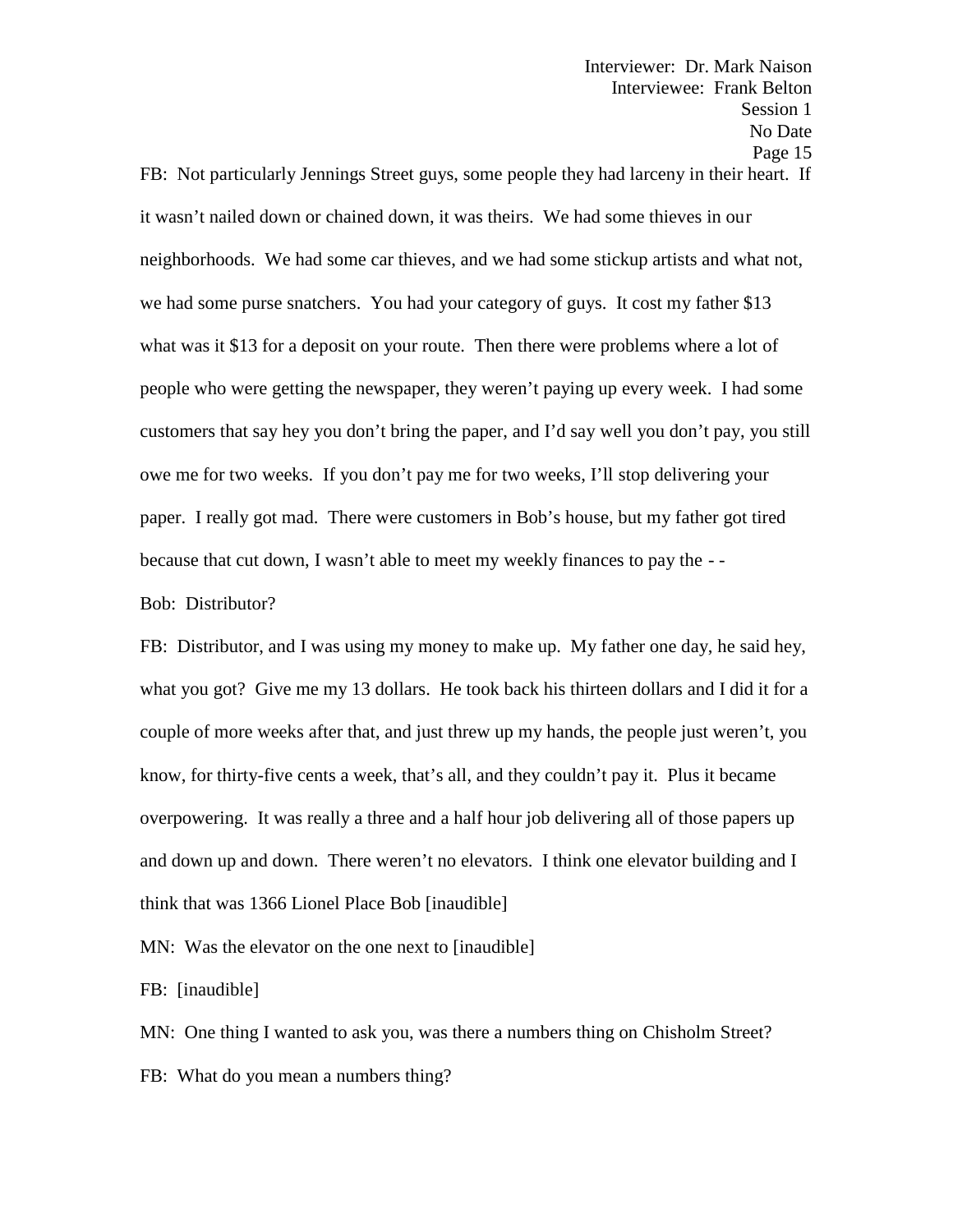MN: Did you have a lot of people play the numbers. Was that a big thing? FB: That was a neighborhood thing. That was city wide. [inaudible] Friends ran numbers, were number runners. Not everybody, my mother and father didn't play numbers but I knew some of the other people who did - -<br>MN: And it was a pretty peaceful operation, non-violent?

FB: Yeah, it didn't become violent until the number runners back in the late sixties and seventies started using the money to purchase drugs. That's when it became violent because if you were a number runner, cops didn't bother you that much. You'd get busted once in a while, the same thing with the number joints, they'd knock them over once in a while because back then they used to pay, and there was nothing said about it. Bob: How'd you get caught by the cops for running numbers? Did they check your pockets and you got all the numbers in there?

FB: Well they'd keep an eye on you. Back then you had the community police and you had a lot of foot patrolman, not like today where they ride around in a patrol car. So they got to know who you were. And I guess they'd through your name out there and tell their people to keep an eye on you. Sometimes they used to hook you up, hook you up in a building, go through your pockets and see all these number slips. Some people were able to develop a memory with their customers though - -

Anonymous Voice: When did you see that change from foot patrolman to you not seeing that police presence in the community that you were just talking about, to your best recollection?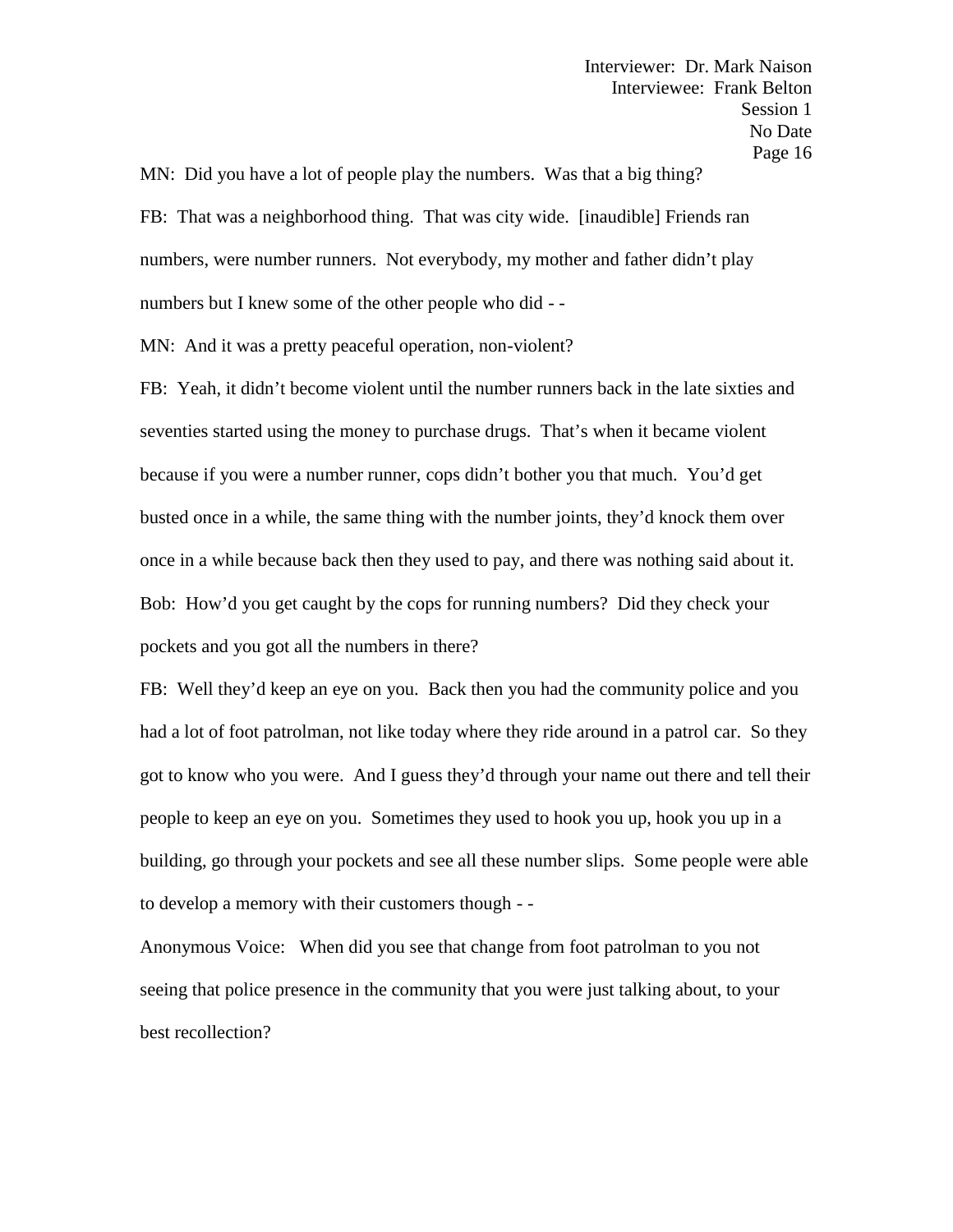they were [inaudible] in The Bronx, I left New York City I went away to school.

MN: Where did you go to college?

FB: I went to Morgan State College at that time, it's Morgan State University now.

MN: To go back to another subject, here you are in 9.13 or whatever it is, and you end

up, there are only two kids out of 29 who go to high school and you end up in college.

FB: They all went to high school, I said 2 graduated with a high school diploma, out of 29 kids.

MN: Of that group, yeah. What is it other than the fact that your father was educated and you had good skills, did sports make a difference in directing you in a place that would send you to college, was that important?

FB: As I said earlier, running track saved me.

MN: When did you start running track?

FB: Well I was running a little bit in junior high school. One of the problems was I couldn't compete all out in junior high school because the PAL used to have, you'd run according to your weight, and I wasn't a light weight. I was pretty stout. I was pretty fast, but I couldn't run with some of the other lighter guys that ran faster.

MN: Where is the PAL located that you began going to for track?

FB: They used to sponsor track in city-wide, the New York City Police Athletic League, where is their office now?

Anonymous Voice: Twelfth Street I think.

MN: How old were you when you ran your first actual race, organized race?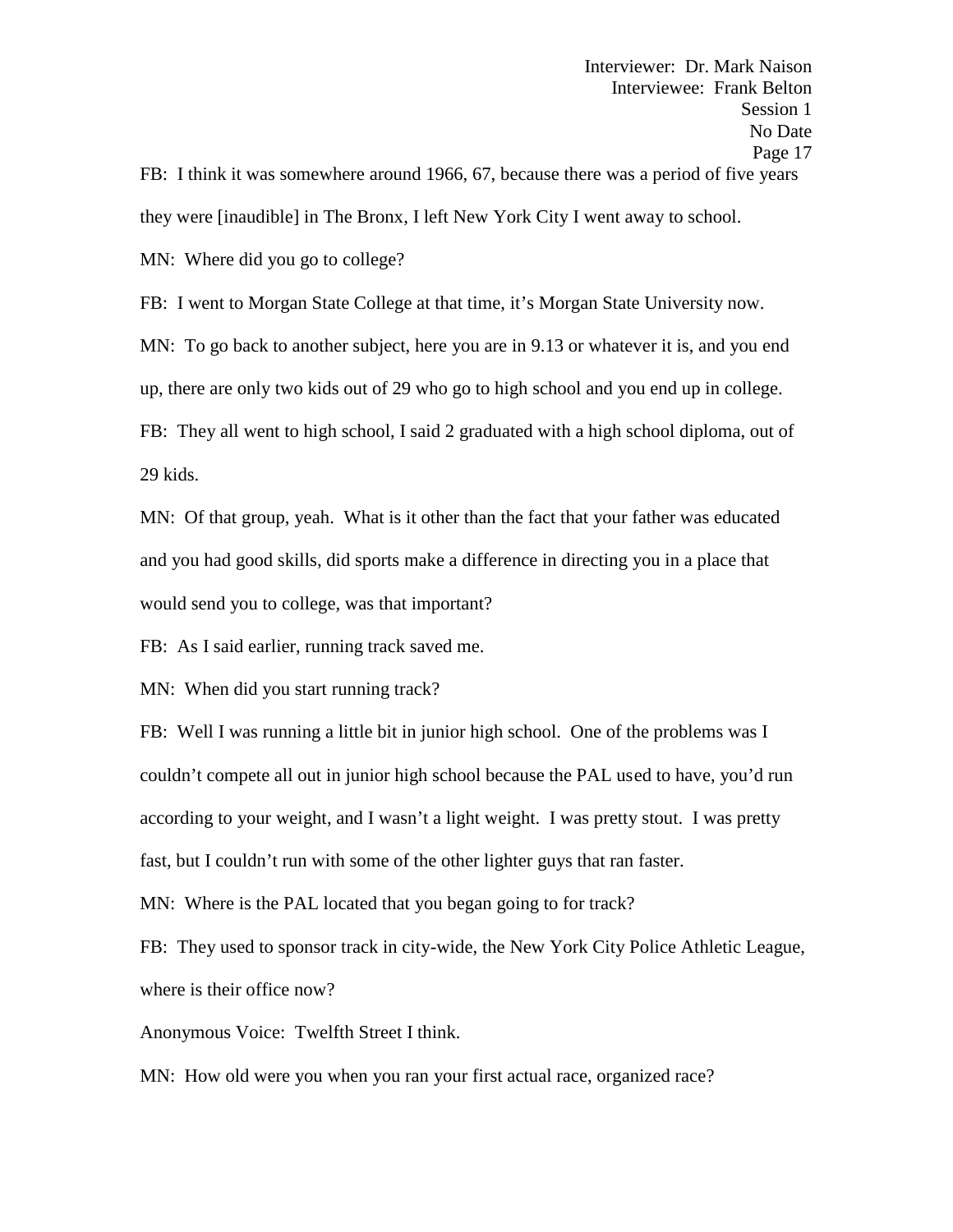I think I was in the eighth grade then.

MN: Who put you there? Who said you're fast Frank, you should run this race? FB: My cousin, although he lived in Queens. He told me I ought to go run in some of the PAL races that they held around the city. Of course at that time, Mr. Roberts, who was one of the teachers in Junior High School 40 was trying to form a little track team. I ran pretty fast, but my weight put me in a different running category, which did not benefit me.

MN: Were there any teachers in junior high who took a particular interest in you and tried to mentor you?

FB: Only one, but that was shortly lived. Not shortly lived, but he was only there for about 6 months, Mr. Lawson. He came about February of 1954, he took over my class because the teacher who had my class, Mr. Hoss, he got appointed to Assistant principalship, so he left and I took over. And Mr. Lawson and I became very good friends. I used to wash his car, I used to run little errands for him, but I think one of the things I tried to do to some of the other guy sin the school who wanted to challenge Mr. Lawson, I used to say leave that man alone. Leave Mr. Lawson alone, don't mess with him because he'll beat your butt. He will beat your butt then go home and tell you to bring your father too.

MN: And you used to tell the other kids that?

FB: I used to tell the other kids that, so those guys wouldn't challenge him. I remember this one guy, a guy named John Henry Johnson, he lived on Union Avenue and I told Johnny, I said Johnny, leave Mr. Lawson alone. I said you can't even beat me, why are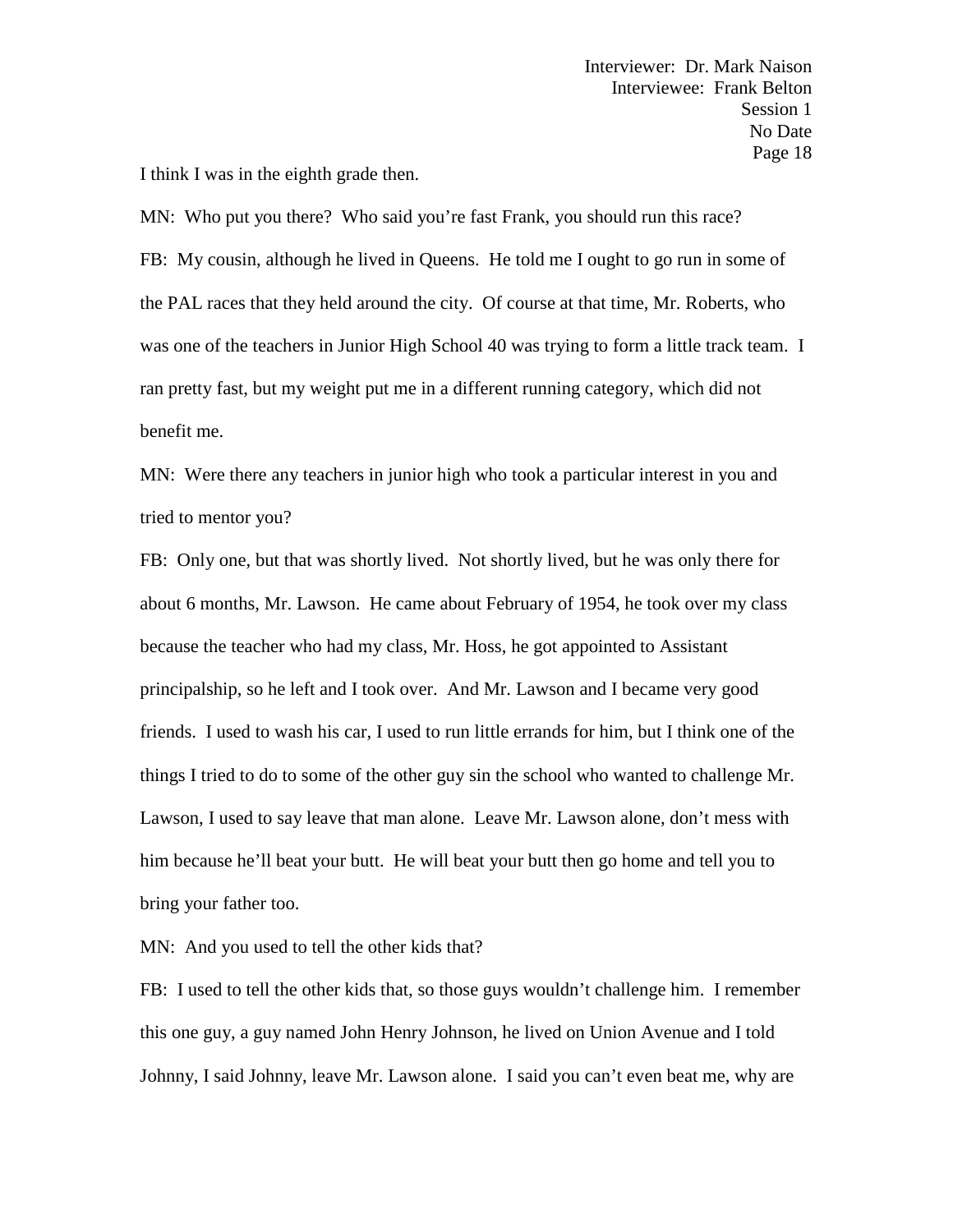you going to go mess with him. He didn't listen. He didn't listen. He talked back to Mr. Lawson and Mr. Lawson snatched the young man against the wall. And I said Johnny I told you to leave that man alone. Didn't I tell you. I said you up there talking back you better watch who you talk back to. You can talk back to some of these other teachers around here, but you isn't going to get away with Mr. Lawson. After that, I think one of the real true things, well I knew Mr. Lawson before, he lived in the neighborhood, he was a school teacher in Junior High School 40. He live, well his mother still lived there, he used to go by and visit her. She lived on Bristol Street, I thing it was 1412 Bristol Street, just off 170<sup>th</sup> Street, because sometimes I used to run over there for him, of course it was only about two blocks from the school anyhow, but I think the one thing I really took a liking to Mr. Lawson, he took a likening to me, I didn't challenge him, is that one day, way back then in June, they used to have two half days that you used to call - -

Anonymous Voice: Field day?

FB: No, two half days for teachers to do paper work. And it was a Tuesday and a Thursday afternoon we used to get off. So one of those days, I decided to go back and mess with Mr. Lawson, since I lived right around the corner from the school, and I went to the classroom, he was in there, and he had all the records out, he was busy erasing and changing grades and what not. I said Mr. Lawson what are you doing? He said, I'm trying to help some of these guys out. Maybe if they get this little junior high school diploma, maybe it might motivate them to go on and complete high school. I said wow, really, he was trying to help out some of these knuckleheads. And I remember the next day I saw some of these guys and I said, let me tell y'all something, Mr. Lawson is on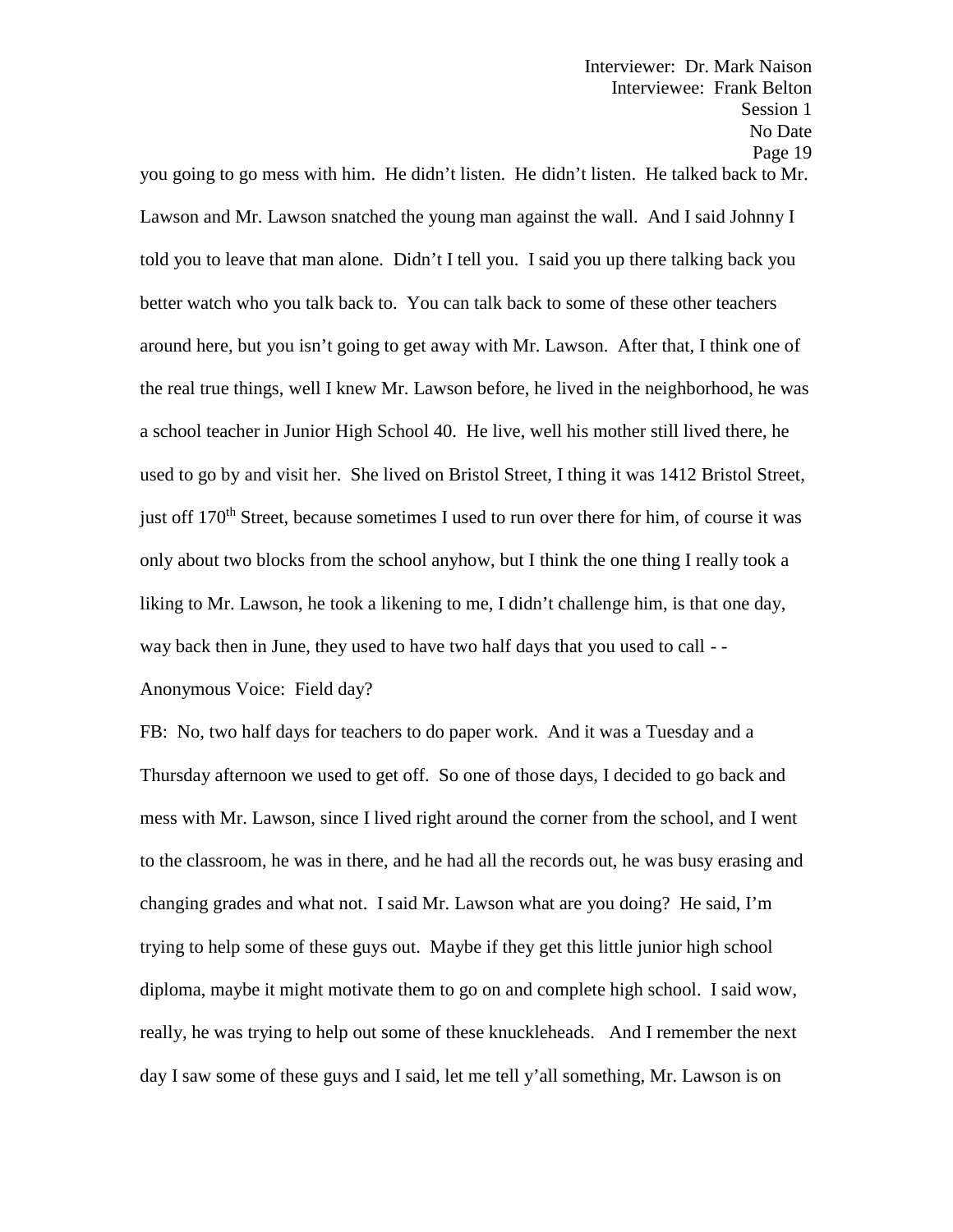some of you guys side. I didn't say no more, I just said he's on your side, some of you guys need to relate to him, he's trying to see some of you guys graduate from junior high school and hopefully it will motivate you to go on and do bigger and better things. MN: If somebody was a tough kid, was there a look that they cultivated, like today, there's sort of a thug sheik look, with the baggy stuff. Back in the day was there a thug look?

FB: You had your thugs, they haven't changed. There were some thugs you knew, and you knew not to mess with him. There was one guy, one main guy who became well known, a guy named Norman Butler, name ring a bell? Norman Three X Butler. Does that ring a bell?

Anonymous Voice: [laughs]

FB: Norman went to junior high school with Bob and I. He was a, we were in a boxing club together, Norman and I. I had enough sense, Franky Belton was bad, but Franky Belton knew Shirt Pete and he wasn't even going to think about going up against him. And Norman Butler was warned. The best thing that happened to Norman is I became his friend [laughter]. Norman was, I wouldn't want this on the tape. Norman was one of the few guys that was involved in the assassination of Malcolm X.

Bob: Alleged.

FB: Alleged. And I think after he spent about 22 years, it was somewhat cool, it came to light that he was not involved with this, it took 22 years [inaudible] MN: They had a boxing club in the junior high school?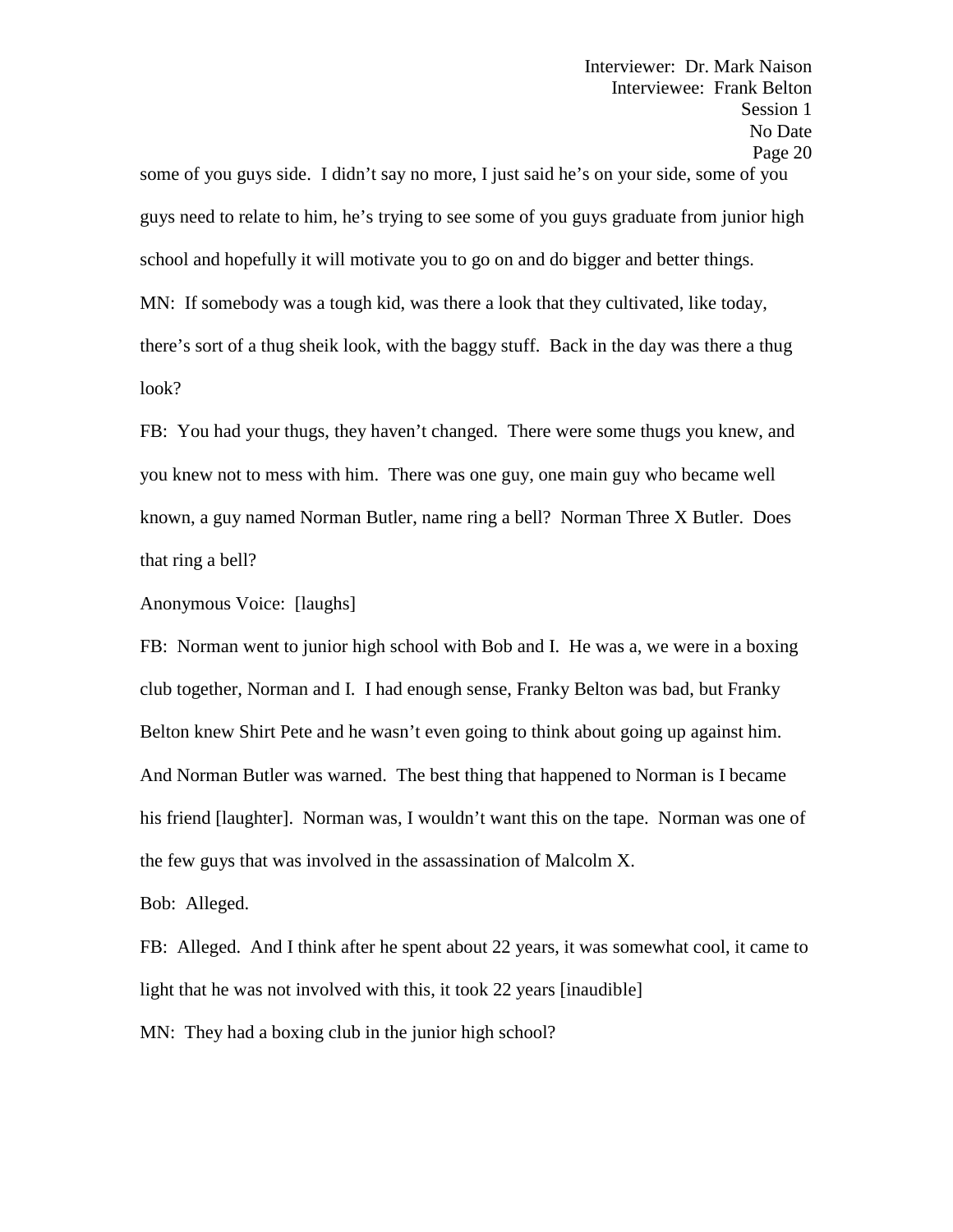FB: Yeah, Mr. Roberts, who was one of the physical education teachers, he was also a professional boxing manager. He had a couple of boxers that he managed. I remember this guy, last name was Mills. He lived on Holmes Street and he used to box at Bobby Gleason's gym down on  $3<sup>rd</sup>$  Avenue, there's a, he used to train and sometimes I used to go see Mills, I had to take him a note and tell him Mr. Roberts wanted to see hi, come over to the school. Mr. Roberts, like I said earlier, he tried to form a track team, he had developed a boxing team, but once a year we used to put on a boxing exhibition in the school, in the auditorium, we had the auditorium program, and - -<br>MN: Was there a boxing ring in the school?

FB: No, we just used, they had some mats, and they had a gym on the  $4<sup>th</sup>$  floor we used to use in terms of practice and what not.

MN: Did you get involved in music at all?

FB: I tried to in high school. As I said, I went to Morris High School.

MN: Did you try to sing?

FN: No, that wasn't me. [laughter]

MN: You never tried to become a Doo-Wop singer? [laughter]

FB: No, nope, I remember when I was going to church Ms Patrick used to tell me, Frank,

just hum. [laughter] Because I used to go from tenor to baritone to altos. [laughter]

MN: Was your family a member of St. Augustine's Presbyterian?

FB: Yeah.

MN: Did they join that church as soon as they came to the neighborhood?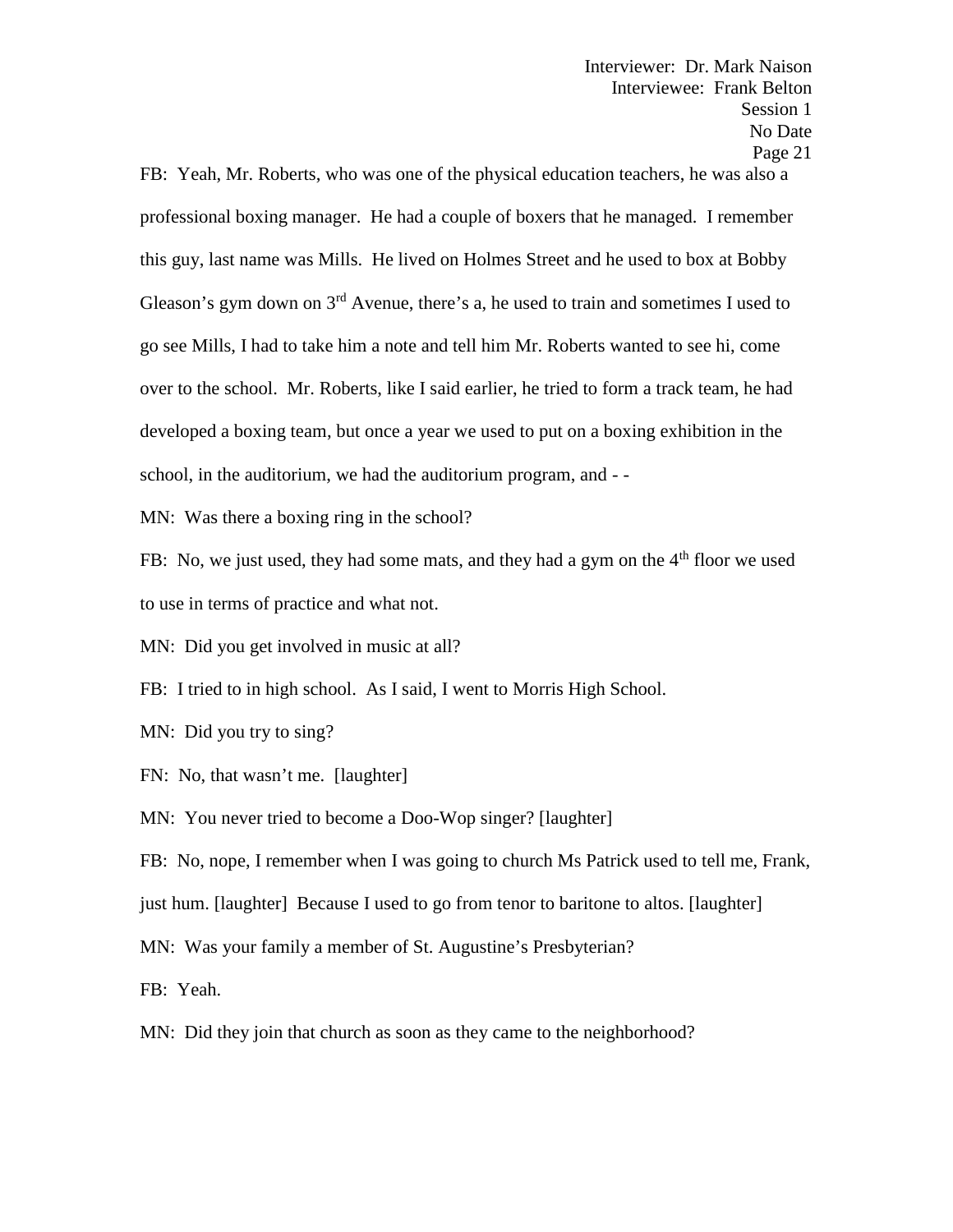Interviewer: Dr. Mark Naison Interviewee: Frank Belton Session 1 No Date Page 22 FB: Yeah, my mother's father was a Presbyterian minister, he graduated from Lincoln University in Oxford, Pennsylvania. It was a Black college funded by the United Presbyterians.

MN: Had they heard of Reverend Hawkins before they moved to The Bronx?

FB: Yeah, because years ago before my mother, when she was living in Harlem, she used to attend this church - -

[END OF SIDE A]

## [BEGINNING OF SIDE B]

FB: yeah, yeah, yeah.

MN: And that was Reverend Eugene Calendar or - -?

FB: No, that was after. Reverend James Robinson was the minister. He was one of the most, I'd say, one of the great Black orators. He just had a way. He sounded just like, or should I say, Martin Luther King sounded just like him, he was much older than Martin Luther King. They used to get up there and talk for an hour and without even using, without having a sheet of paper in front of them. Reverend Robinson, my mother knew of him because he was at Church the Master for years, Reverend Hawkins also was out of there.

MN: So Reverend Hawkings came out of the Church of the Master in Harlem? FB: Did he? I think he was a guest speaker. And Nat Robinson. When that church became available in The Bronx, and it was looking to, pressured to look into giving it over to a congregation, nine people stepped forward and they decided to hire Reverend Hawkings at that time, whose, I think two or three years at a union theological seminary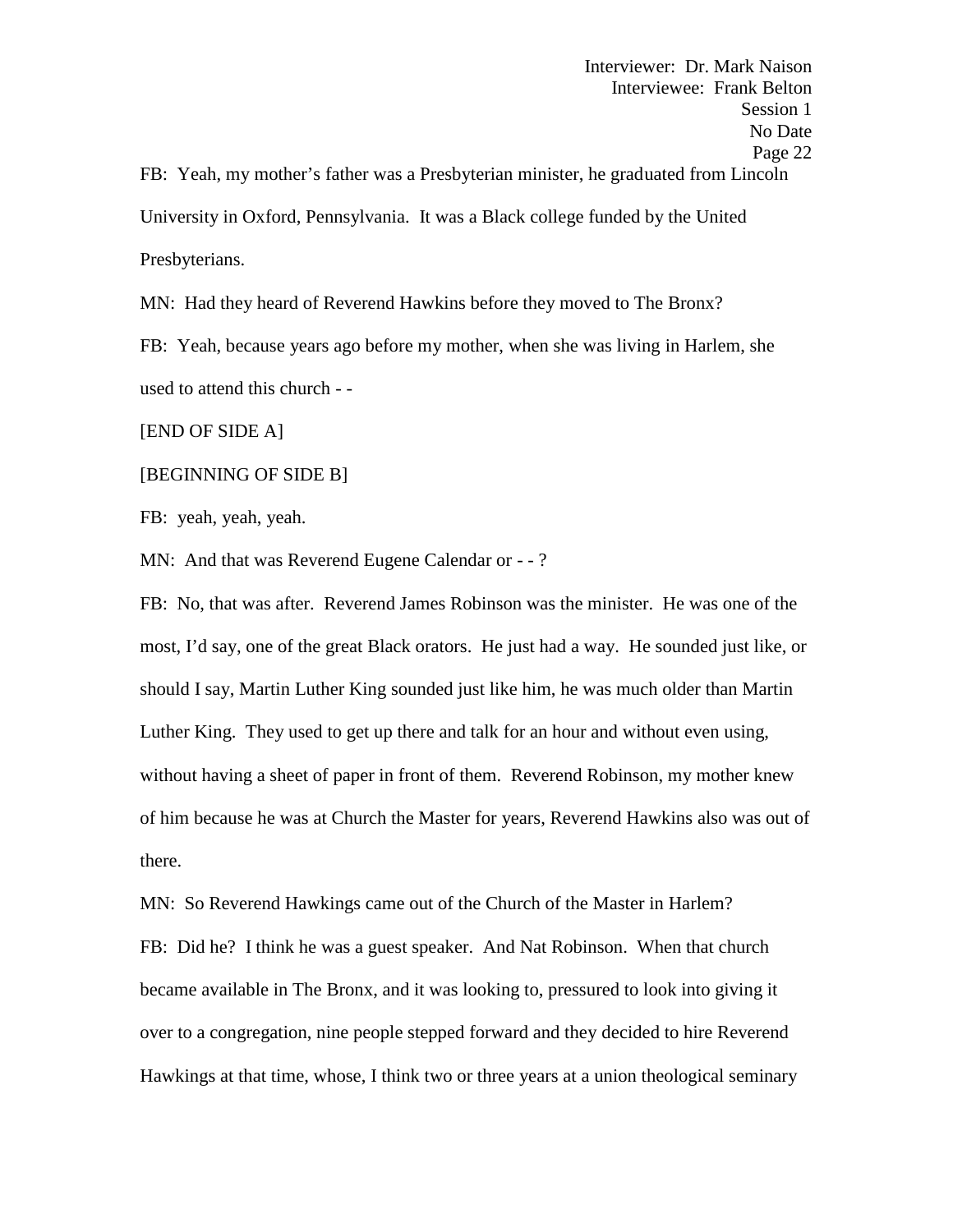MN: Wow. What was it like going to that church?

FB: It was a family affair. It was a fun church, a lot of things happening in that church. It was a church that the doors were open seven days a week, not like now where they are only open on Sundays. But it was a community church, in fact there are churches in that neighborhood back then were fully utilized. Around the corner on Union Avenue, you had [inaudible] Baptist Church, they had a full congregation. Down the street  $166<sup>th</sup>$ Street, you had - -

MN: St. Anthony's.

FB: St. Anthony's, the Catholic church, that was full, a lot of my friends went there. You had Thessalonia Baptist Church on Stevens and 163rd Street that was full. The churches were well enforced. People –

MN: So you had a community where there were strong families, strong churches, and schools which were - -

FB: Yeah.

MN: When you got to Morris High School, you had this whole history of being somebody who was in trouble a lot. Did you turn this around quickly at Morris? FB: I think one of the things that helped me, I always wanted to run track, and this guy Ubana, he lived in Bob's building, we always trained because Marty Williams was in my cousin's class, Wally Rhine's class when he was in  $6<sup>th</sup>$  grade. Wally ended up moving to Queens and running for Andrew Jackson High School. Marty ended up going to Marsh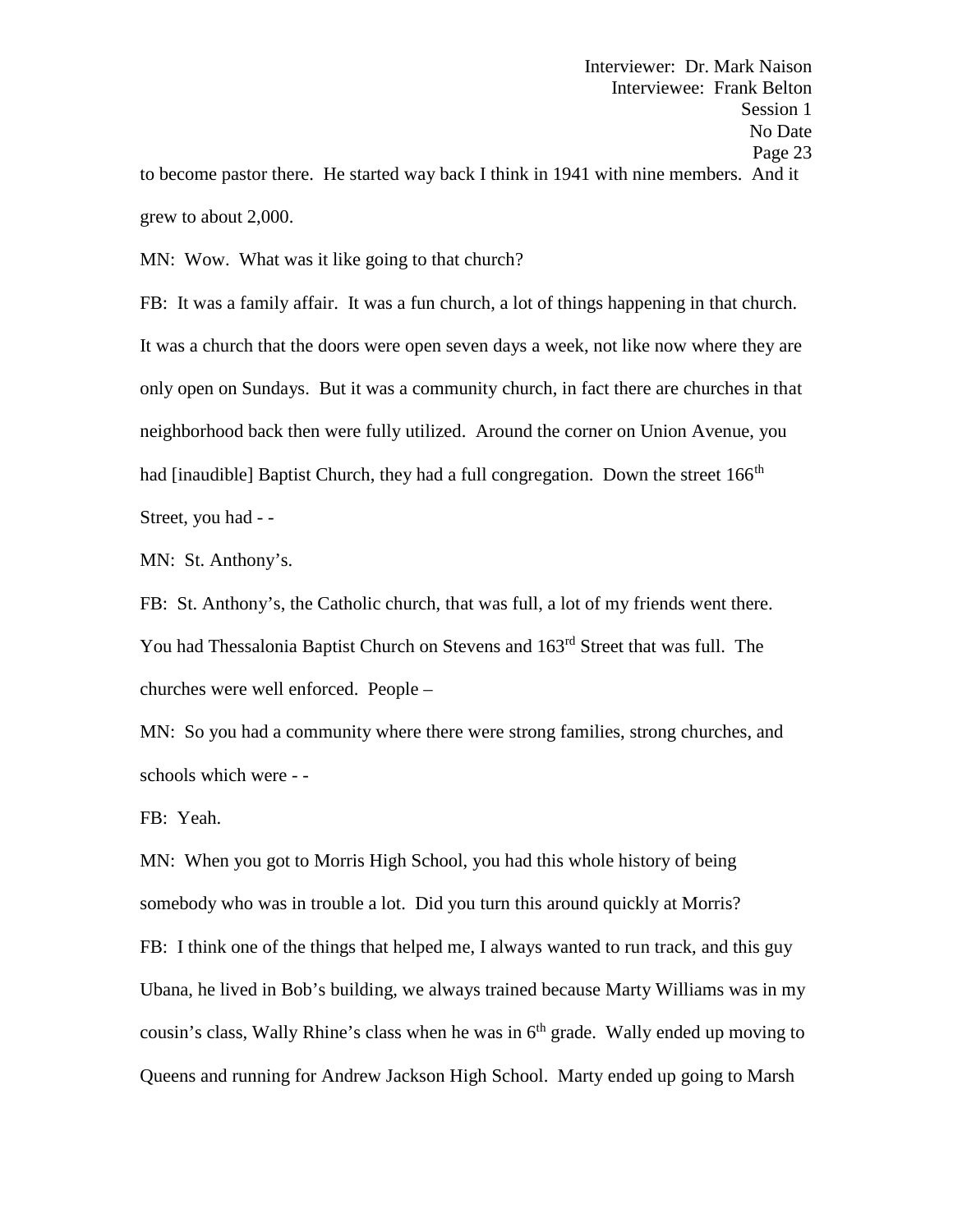Interviewer: Dr. Mark Naison Interviewee: Frank Belton Session 1 No Date Page 24 High School, and sometimes I used to go running with him, I used to go to Van Cortlandt Park and run around Van Courtland Park with him, and I used to go to some of the track meets where not only him, but I would see my cousin running who was a pretty good little distance runner for the New York City public school system. And Marty was a great cross-country runner and he got me involved in running. I think once I got to high school and started running, as I said it saved me because if not for running, I would have had all of that idle time and I'd be getting in trouble. A couple of times I did get in

one of the things, there was a cross-country coach called Ann the track coach at one time, Mr. Ron Kemp, he was also dean of boys. And I remember the two times that I got in trouble with him was because I cursed out teachers.

trouble in high school, I had to curse out a couple of teachers. But track saved me and

MN: What is it like to curse out a teacher?

FB: It felt good. [laughter] You get something off your chest, this guy [inaudible] every year, when I tried it again, I was a general course student, way back then, Morris High School was an academic high school, and you had a three track system back then. You had a general course program for kids who are somewhat slow, or had no projected future were in the general course program. They went in that program and sat in June of 54 and came out in June of 57, at that time, I entered Morris High School, as a sophomore, some schools, you had an eighth grade graduating class and then the ninth grade. At the end of June 57, you graduated with a general course diploma. All that showed you was that you had a diploma and that you could now go downtown and get you a little slave job, as I used to call them. And of course, the other tracks, we had the commercial track, was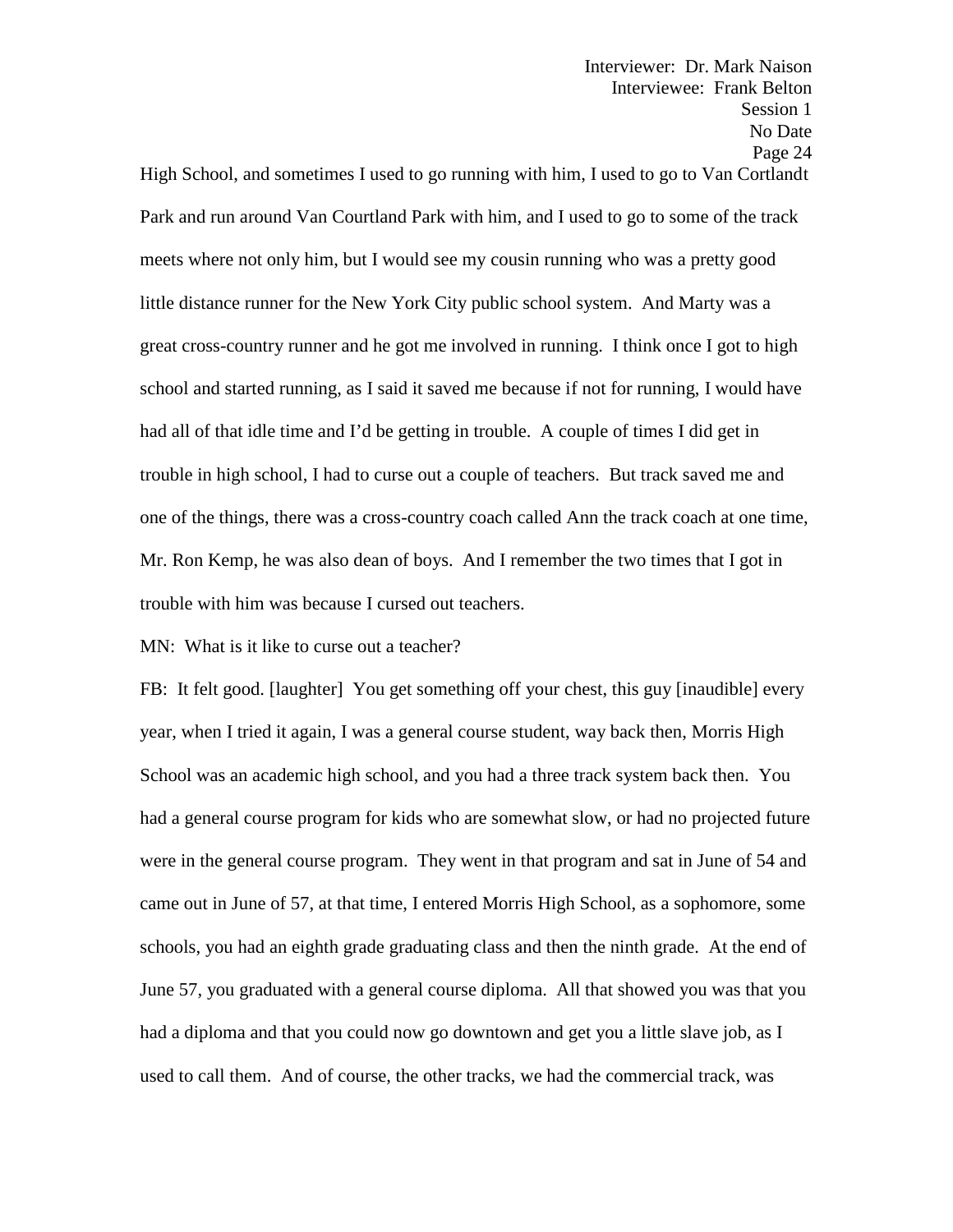Interviewer: Dr. Mark Naison Interviewee: Frank Belton Session 1 No Date Page 25 either commercial general, or commercial academic, then you had the academic program, where people took the New York State Regents and what not, and I found out that was the only requirement if you wanted to go to college in New York state at that time. Because Regents credits were not required if you went out of state, and I found that out. Although I did go to night high school and get a couple of regents credits, one in history, the other one in biology, - -

MN: They put you in the general track?

FB: Yeah.

MN: Is that because of junior high?

FB: Yeah, it was because of junior high school and where I was in junior high school. At first they wanted me, I originally, I was supposed to go to Manhattan School of Aviation Training. That was down on, becoming an airplane mechanic, that was down on 64<sup>th</sup> Street and Third Avenue. And I went down there and took the test. And coming back, I was so depressed, because that building was depressing. It was a hospital developed way back in 1861 to service the Civil War casualties, and that was a dreary building. And I said Jesus Franky. You want to come down to this every morning, and get on that crowded subway, and come down and [coughs] and I passed the test. And I remember the guidance counselor called me in, Oh Franklyn, you passed the test for Manhattan Aviation, I said yeah. That's bad. She said why? I said I don't want to go there. I'm tired of being in all boy classes, it's sickening.

MN: [Laughs]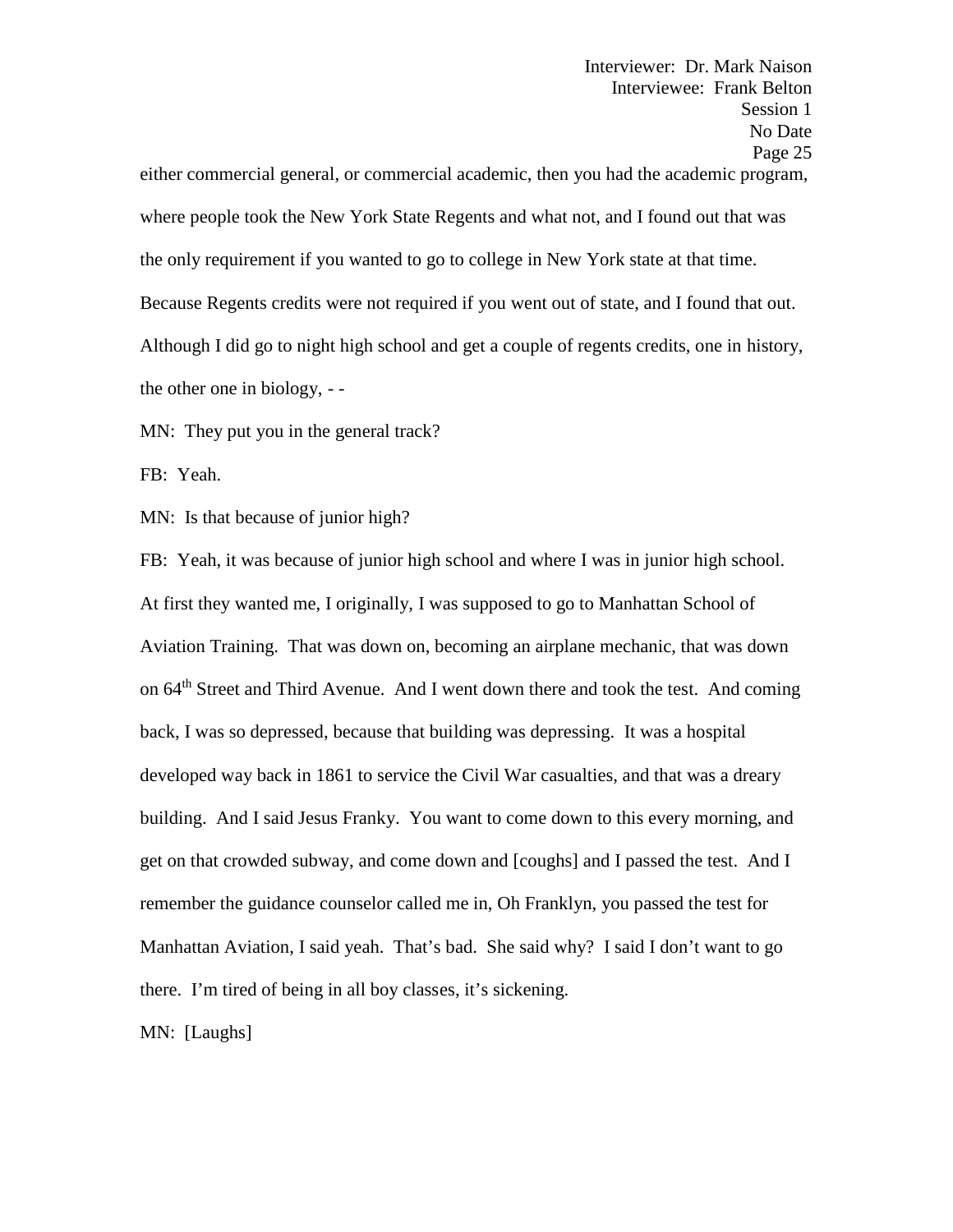FB: I don't want to be in another all boy's class. I said I either want to go to Andrew Jackson High School in Queens, or Morris High School. I said I know I'm out of the district for Andrew Jackson, but I can use my cousin's address. Oh you can't do that so you're going to have to go to Morris. I said well then I'll go to Morris. And I saw my friend Monnie, I said Monnie, I'm going to Morris. He said good, good, good, then you can start working and training with me during the summer. I think it was a good move on my part in that I was able to run track and it kept me busy. At times, I was too tired to do anything else, although I did at times have a little part time job in High School as a messenger downtown.

MN: Did you ever get in trouble out of school, or it was only in school.

MN: That's interesting.

FB: The thing is, my father, he beat me, he didn't understand why I was always cursing out teachers and getting into trouble and what not, I suppose, because I cursed out teachers.

MN: Did you ever curse out a teacher Bob?

Bob: No:

FB: No, let me take that back, I wouldn't curse them, I'd talk back to them, but I didn't -

MN: But you cursed them out.

FB: Yeah, I would curse them out loud and didn't care.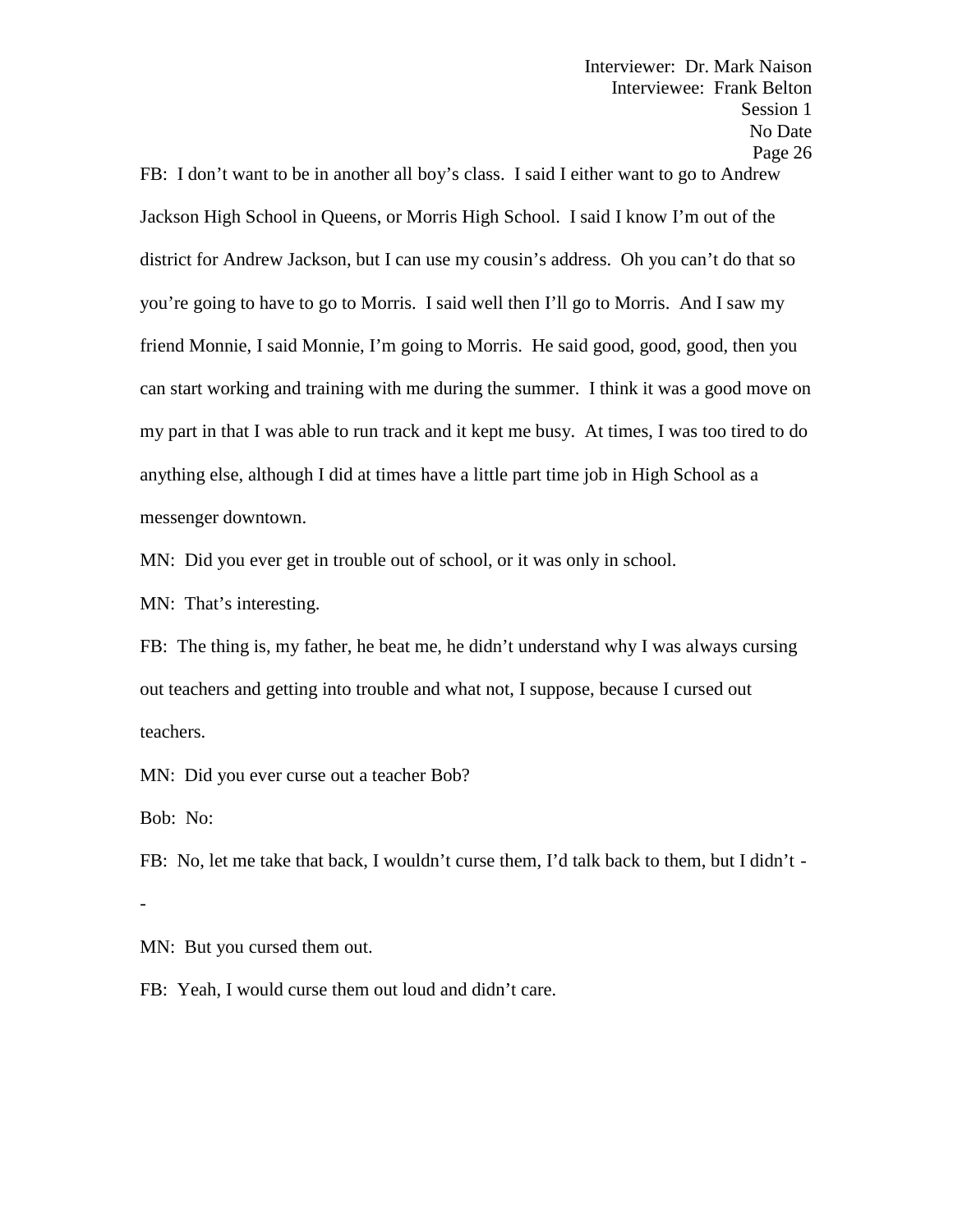MN: Can you give me an example of what your curses were, can you do a little theater here? Since we've got the camera here, maybe we can put this on the documentary. [laughter]

FB: I can't.

AV: I am a little bit unclear about something that was said earlier, I was talking earlier about the schools that offered 9.1 through 9.7 music.

FB: No, no, no, okay let me go back. In certain classes that are like 9.1, all your ones, nine one, eight two, nine to, one two three, there's the way, as they classified and categorized your smart kids were in those classes. And most of the smart kids were in 9.4, 9.5, 9.7 was art class if my memory serves me correctly. I think 9.1, 9.2, 9.3 there was a music class somewhere in there.

AV: My question relates to the boxing that you were involved in - -

FB: Well that was just an activity set up for the school. In school of course, some of the youngsters, Mr. Robinson was probably looking for some maybe future champions. [laughs]

AV: Was that independent of the track system, I mean the numbers system, not the running, but the numbers, the tracking system, was that independent?

MN: Was the boxing, would there be any kids in the ones, twos, or the threes who were boxing?

FB: Yeah, yeah, yeah, a lot of the guys, they weren't just from 9.12.

MN: Was it hard to make the track team for Morris, were there tryouts?

FB: As long as you wanted to run, you could run.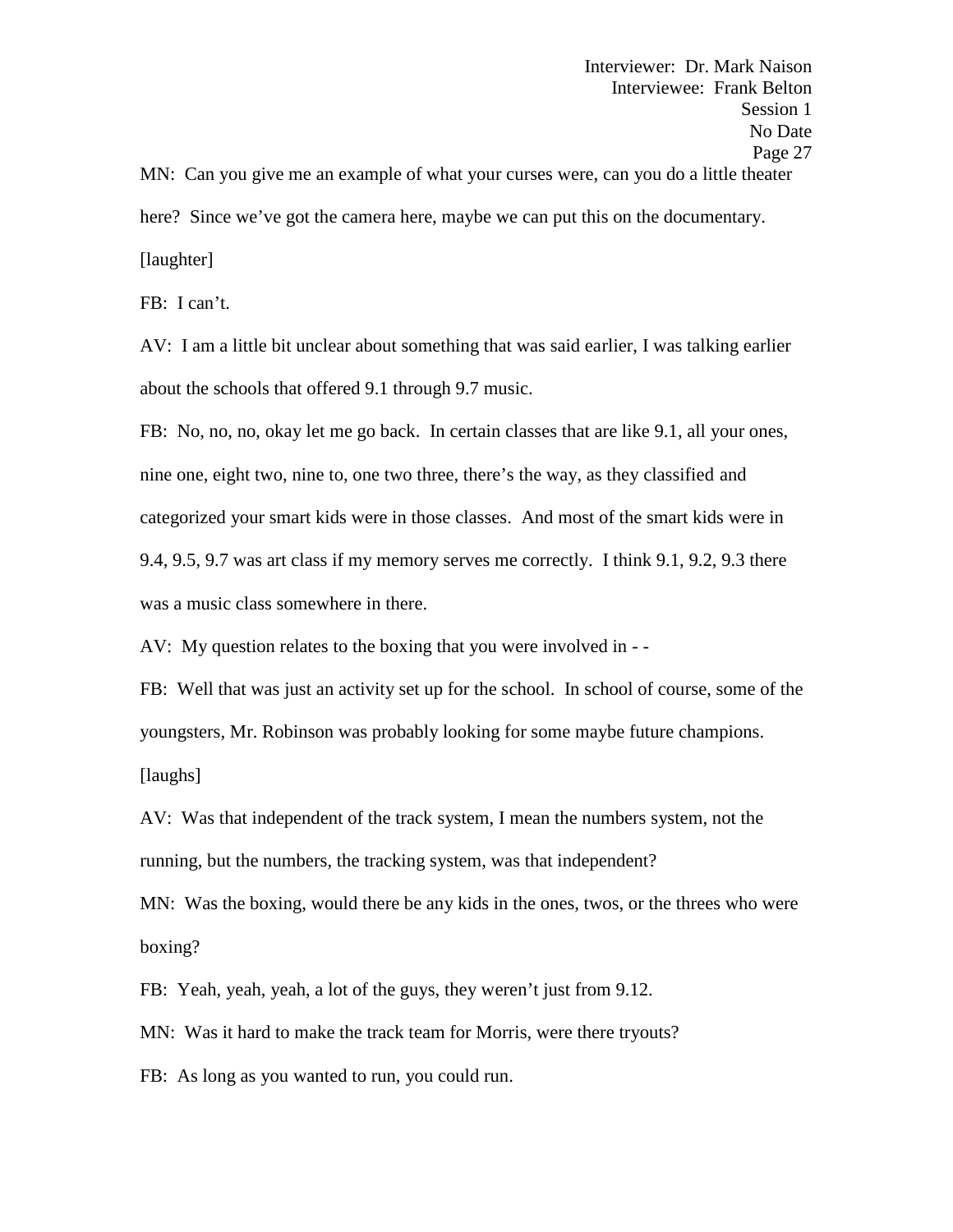MN: Were there girls on the track team?

FB: No, not back then at that time. There were no girls, as my memory serves me, there was no outlet for female sports back then.

MN: Did you also play basketball?

FB: Outside.

MN: You were a good basketball player?

FB: I was descent, I didn't raise no sand, but I played basketball. We had a little neighborhood, we called ourselves the Bombers, and we used to, I forgot how we used to raise money, I think we used to give little dances or house party dances to raise money to buy our uniforms. And our colors were blue and orange. And some of the guys in the neighborhood, we made up this basketball team. And not with just one block.

MN: And where did you play the games?

FB: It was either at PS 99 community center which was a well known community center in our neighborhood, everybody went to 99 - -

MN: After school and evenings?

FB: Yeah, a lot of the teacher in the schools usually held jobs at this place.

MN: Did you know this man Vincent Tibbs?

FB: Yeah, Mr. Short Tibbs.

MN: Powerful guy

FB: Yeah, he was a short, he was at 99 for years, he was the director.

MN: Howie, did you know Howie Evans coming up?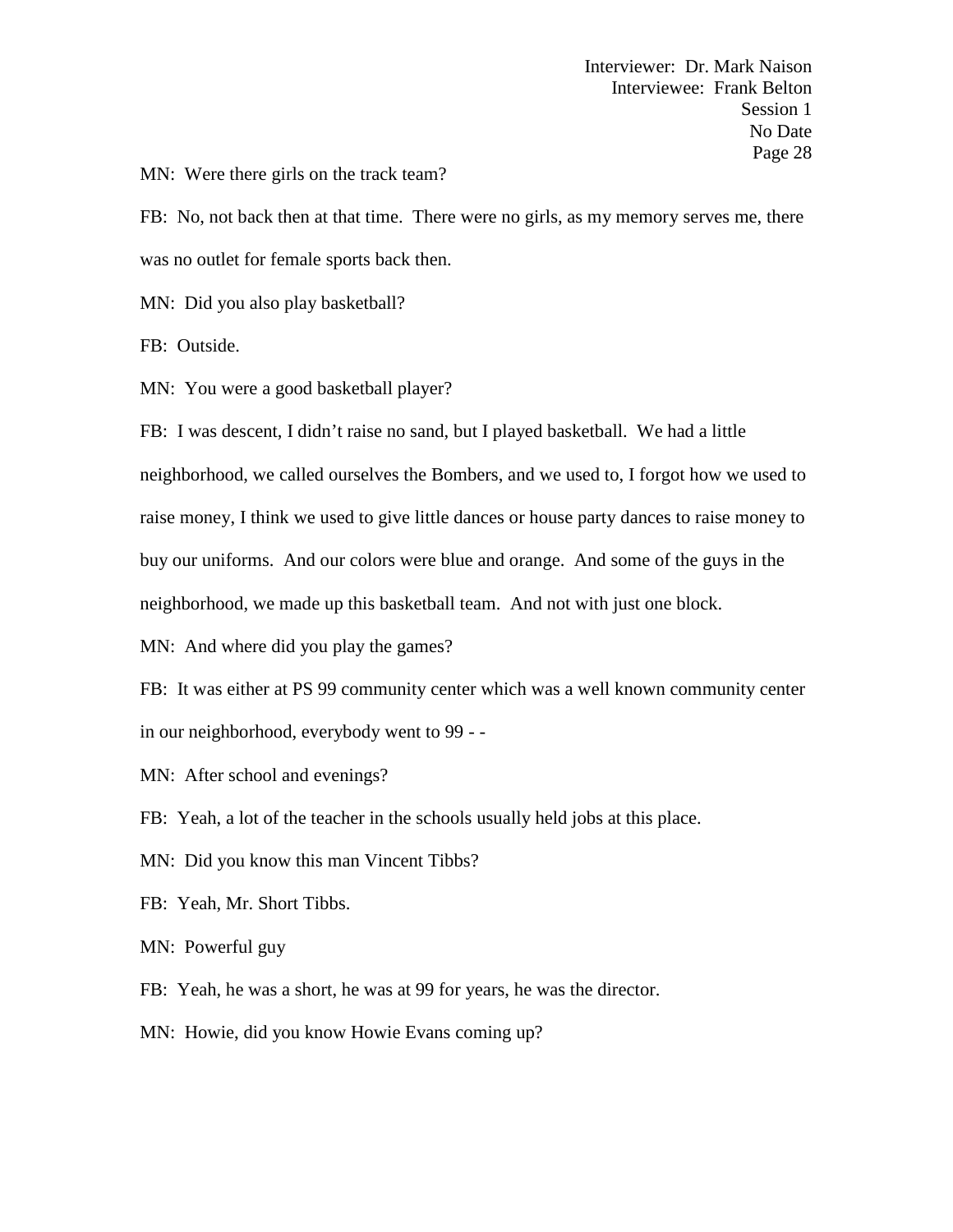Interviewer: Dr. Mark Naison Interviewee: Frank Belton Session 1 No Date Page 29 FB: Yeah, he knew his brother. His two brothers were in our classes, Herbie and John, and both of them went to high school with me, and Howie graduated from Morris, he was a pretty good basketball player, he went to Maryland State, Eastern Shore, played there

for two years before he became a colonist for - -

MN: Amsterdam News.

FB: Amsterdam News.

MN: He says that Mr. Tibbs saved his life in a gang fight, he was about to go out with a local gang he was in to fight the Slicksters, and Mr. Tibbs kept him from coming out the door.

FB: It might be true.

MN: When you were at Morris, were gangs a big deal?

FB: There were some gangs there, but they weren't, like I said earlier, they weren't raising any, probably the most well known gang was The Seven Crowns, they were on Dawson Street.

MN: Now where is Dawson Street around the [inaudible]

FB: I would say that was south Morrisania, off of Longwood Avenue - -

MN: Yeah, down there.

FB: One and a half, two blocks.

MN: Were there certain neighborhoods you knew not to go into because you were black? Somebody I was speaking to the other day said you didn't feel that comfortable in the 50s going onto Fordham Road, you didn't feel that comfortable going to the Concourse. Do you have memories of that?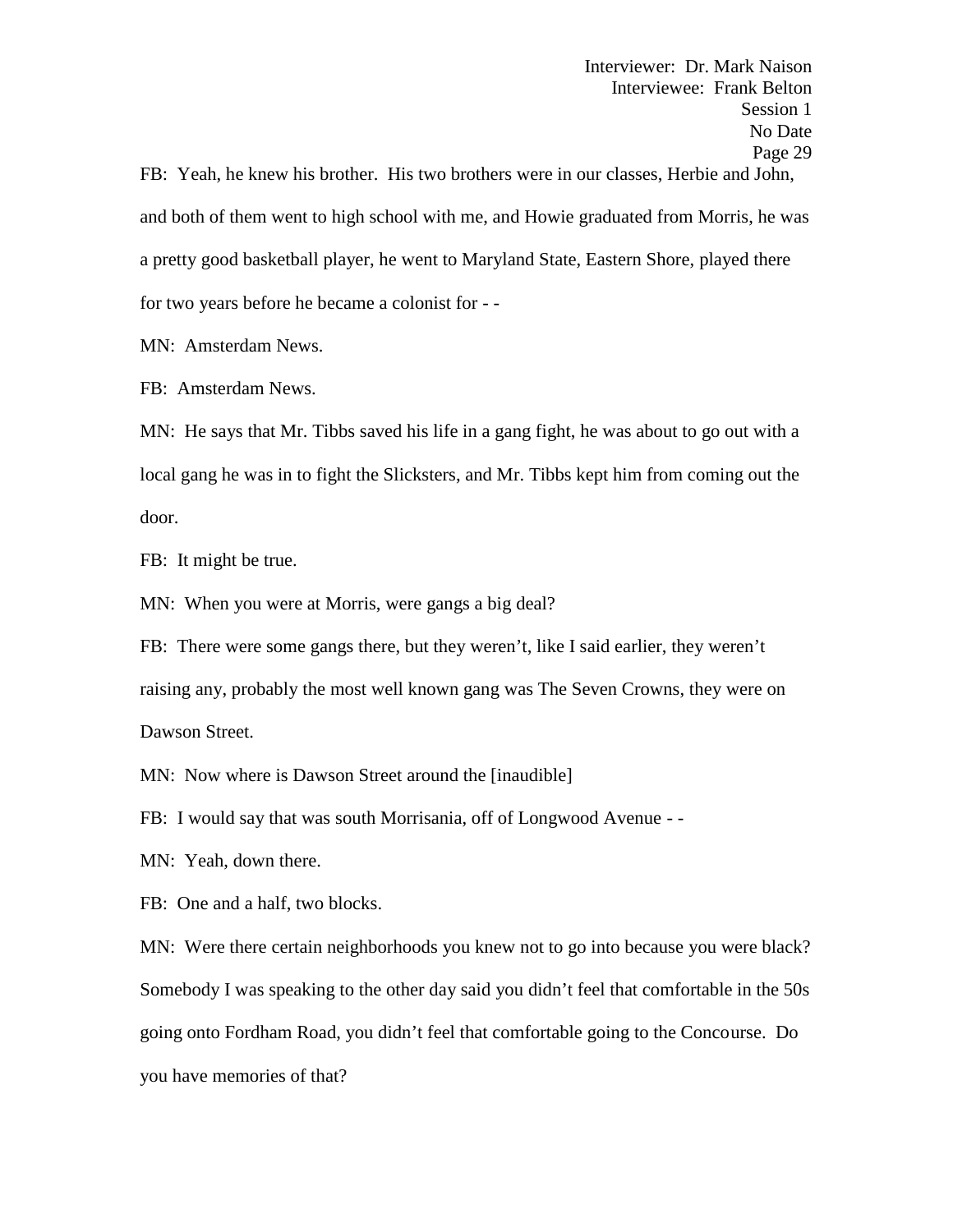FB: Yes. Well we knew because Fordham Road, this area here was considered a Fordham Baldies area. The Fordham Baldies. I guess around this area which took in Arthur Avenue, this was a heavy Italian, it still is, Italian neighborhood, especially [inaudible], especially 187<sup>th</sup> Street and - -

MN: Right, right, right.

FB: Mount Caramel church, but this was a Fordham Baldies Area and we didn't, at least I didn't come, I had no reason to come, [laughter], but there were certain neighborhoods, Fordham area was one. And there might have been little blocks, Dawson Street, Seven Crowns area, although I had no problems with the Seven Crowns because I used to go to Lynch PAL center, and that used to be 156<sup>th</sup> Street and Beck Street, and I used to go through Dawson Street a few times, of course I knew a couple of people that lived on Dawson. A friend of mine, she grew up on, she had attended St. Augustine's with me, Pat Robinson, and she lived at [inaudible] just off of Longwood. But I also knew some of the guys, a guy named, what was it Spidey, was one of the Seven Crowns and somebody else, I can't remember now. But I'd just say hey what's happening, you know, hey my man, you know [laughter]. Because if that was true, Lynch PAL center was way out of my neighborhood. We used to play basketball down there in a little cheesebox center, plus there was a teacher there, he worked for the PAL, but he later became a teacher, Mr. Thompson, who was a, he was one of the assistant directors there, way back in 51, 52, Lynch PAL sat at the back street on  $156<sup>th</sup>$  [caughs]. But, one of the real things about back then, you know a lot of people and that was, if you was on good terms, usually that was safe package. As long as you weren't a member of a gang, you had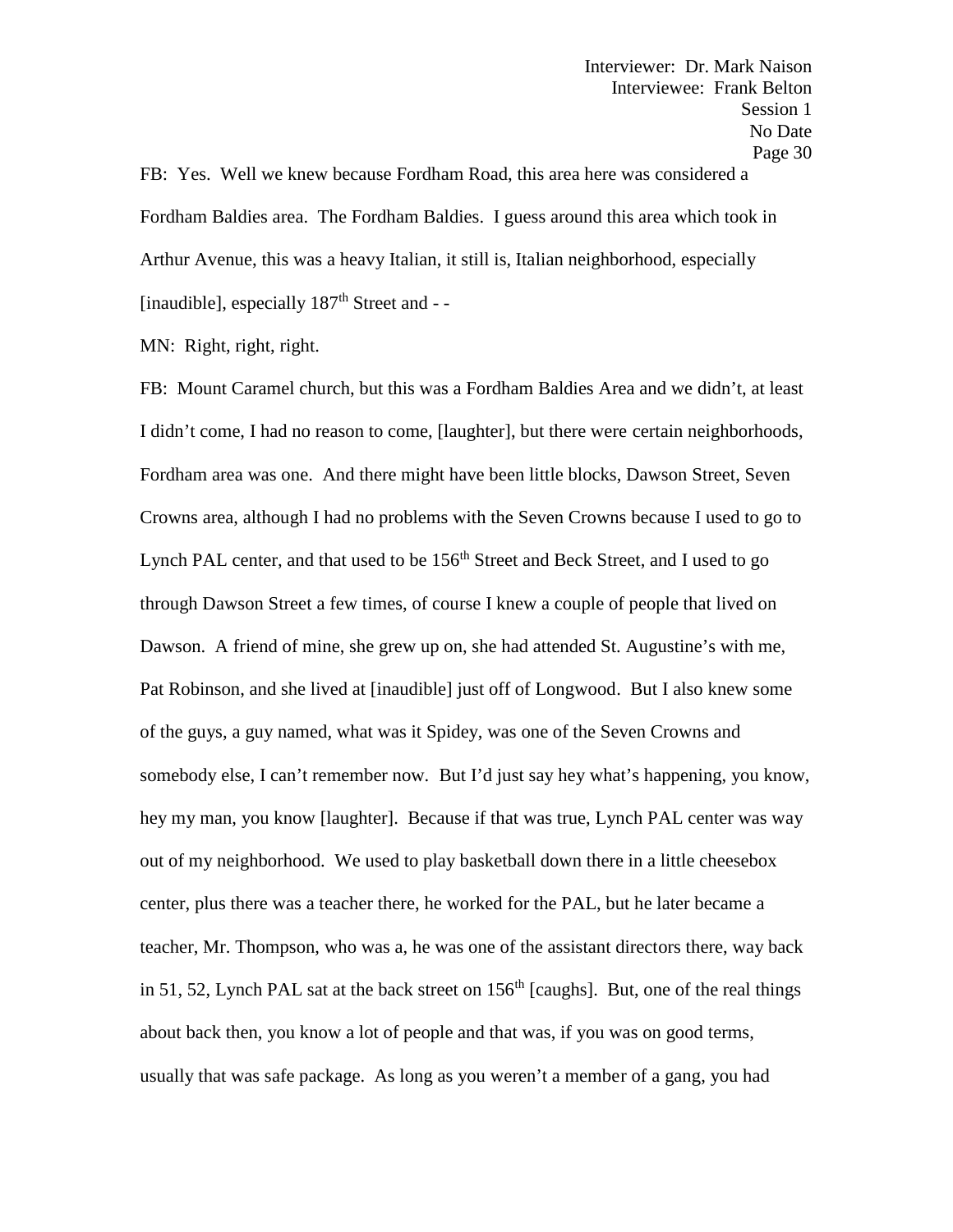Interviewer: Dr. Mark Naison Interviewee: Frank Belton Session 1 No Date Page 31 somewhat of a free access to walk through certain blocks and what not. Only if you were a member of a gang, then you had some problems. I was never one for the gangs, so I met a lot of people.

MN: What was it like running track for Morris, was it a lot of fun?

FB: It was a lot of fun. It helped motivate you, develop confidence in you.

MN: What was your distance, or distances?

FB: I ran cross-country during the fall. We always had a great cross country team, we won The Bronx championship. The three years I was there in fact, they had a record, 15 years in a row, Morris High School won The Bronx championship. I ran indoors, usually I ran the 600 and usually a mile relay. And I think I only ran about a half a mile.

## [TAPE BECOMES INAUDIBLE]

MN: Now when did you start to realize that you were going to be a college level track athlete and that this might be something that would get you into college?

FB: I knew running would get me into college, but the academics wasn't because when I was in high school, the academic program did not prepare you to go to college, and because you had that stigma attached to you about being a slow learner or whatever, you weren't considered college material. And this is one of the reasons I remember I cursed out Mr. Bloomingthal, who was my grade advisor and he kept telling me be good Frank, be good, keep working and we'll put you in the academic program. And I got to the point, I got tired of him, he called me down to just to advise me of my program for the following year, and I said where's my academic program Mr. Bloomingthal. I said I came here three months ago to discuss it with you and you said don't worry, just be good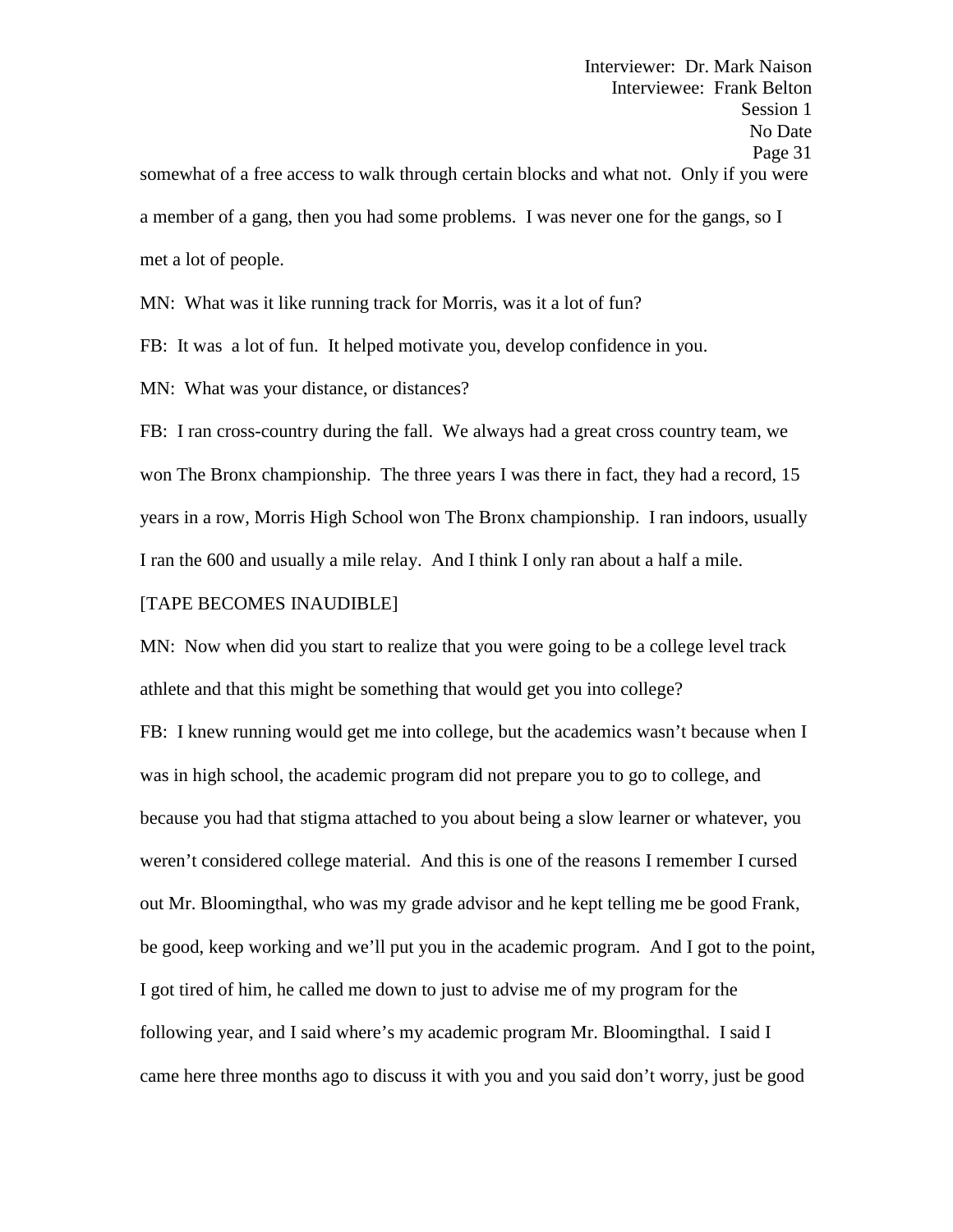and do your work. I said I've been good, and I've been doing my work, and I have about an 80 average and you still won't put me in the academic program. Why? Oh, look, here, we got - - I said Mr. Bloomingthal, you see that program you're holding of mine, you take it and shove it because I am not going to deal with your, take me in the general program. I said I wanted to go to college and being a general course student is not going to allow me. So you take that program and you shove it. And he went and saw Mr. VonKemp, who was my cross-country coach at the time, and he was also the dean of boys, so he - - Don't you come back to school just for that! Don't come back to school until you bring your momma! I said Mr. Vonkemp, why you going to do that? You know I was right. You're just saving face with him because I cursed him out and told him what he could do with that general course program. I said I don't think that's fair. I said I want to go to college, and you know darn well I'm not going to go to college from a general course program. I said I want an academic program and I said, let me tell you, if you cant give me an academic program, then I'll go to some other school where I think I can get it, okay, thank you.

MN: So how did you eventually end up going to college? Did you go straight out of Morris, or did you have to go to additional classes?

FB: What I did in 1957 after graduating from Morris and it was pretty good - -

## [TAPE BECOMES INAUDIBLE]

FB: Some college, I ran a 49 to a quarter mile, and I remember that, I ran against one of the best quarter milers in New York City at the time, Ralph Bass from Boy's High School, Billie Ray from [inaudible], I remember in the PSL track championship on Randall's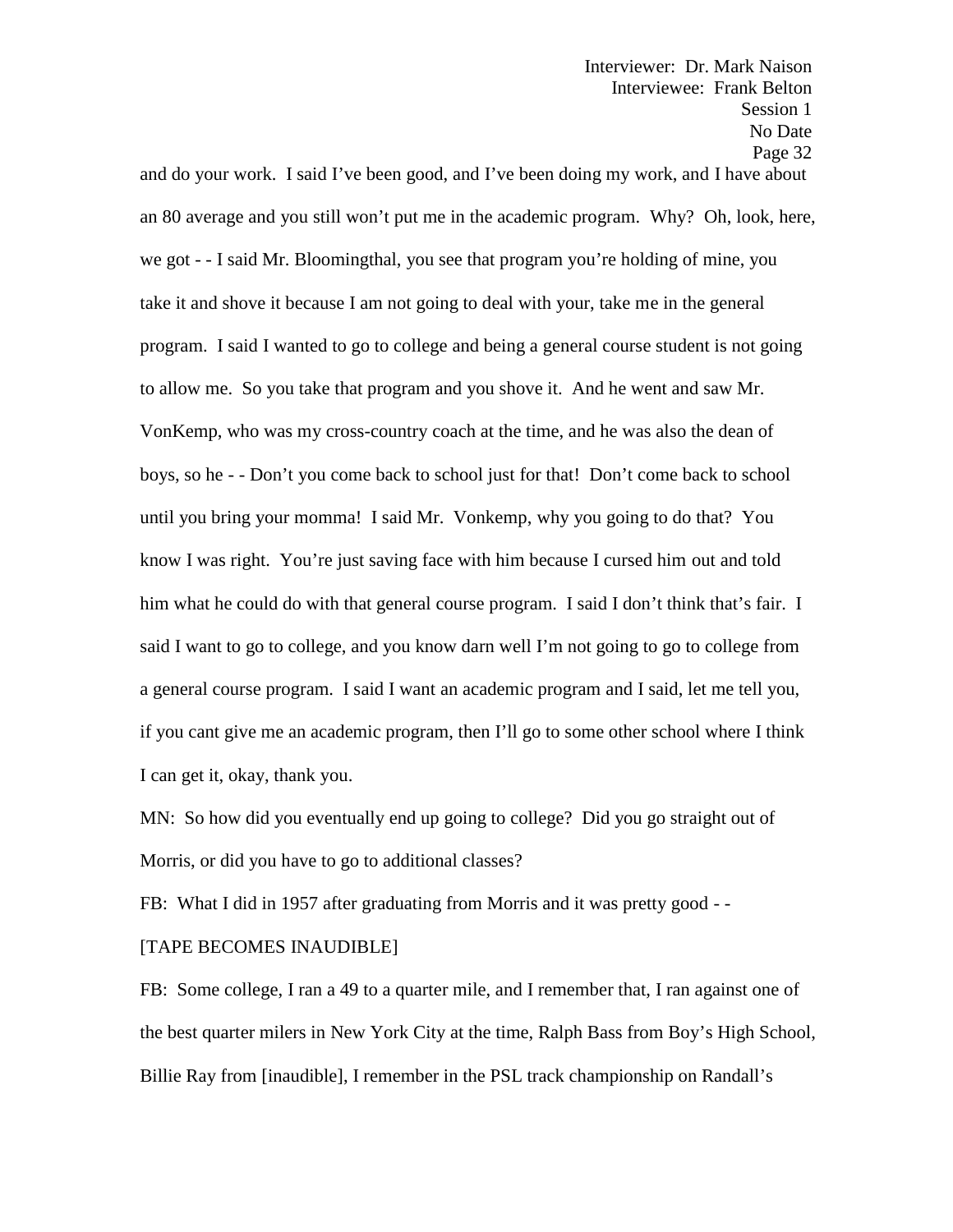Island, I was in their heat and, the two baddest quarter milers, especially [inaudible], and I got third and ran 49.2. Any other that could've gotten me a medal, or won the race in a track meet. And then the following week, after that, the following week, was the first time that they had the Eastern State Championship, I ran the half mile, I snuck into that race. I said come on let me run. Let me in. He said Go ahead. So, he said, I said, I got this college coach I told him I could run a 158 half, so he's [inaudible]. So I ran, I ran with this guy, Tom Carol, who went to Fordham Prep here. Tom later went on to Yale University, but at that time in that race, Tom tied the National Scholastic High School half mile record at that time, he ran a 150.6.

MN: Jesus! That's a good time.

FB: I think he only ran that twice better, a year after he had went to college, he only ran better than that twice. I got eighth in that race, I ran 158.2. When that happened, then that really motivated me. I went back to night high school. At that time, a very good friend of mine who ran with me, Jimmy Brown, he was able to squeeze enough, and he got into NYU University. He was in the same bad shape I was academically, he barely reads, he couldn't write, and, because he was in one of those high exponent classrooms, we came into junior high school together, and because he was older, he went to Catholic high school and you know what, they leave you back in Catholic high school, so I guess he was left back a couple of times. So when we came into junior high school together in 51, somewhere down on the end of that same year, I think they put him up a grade.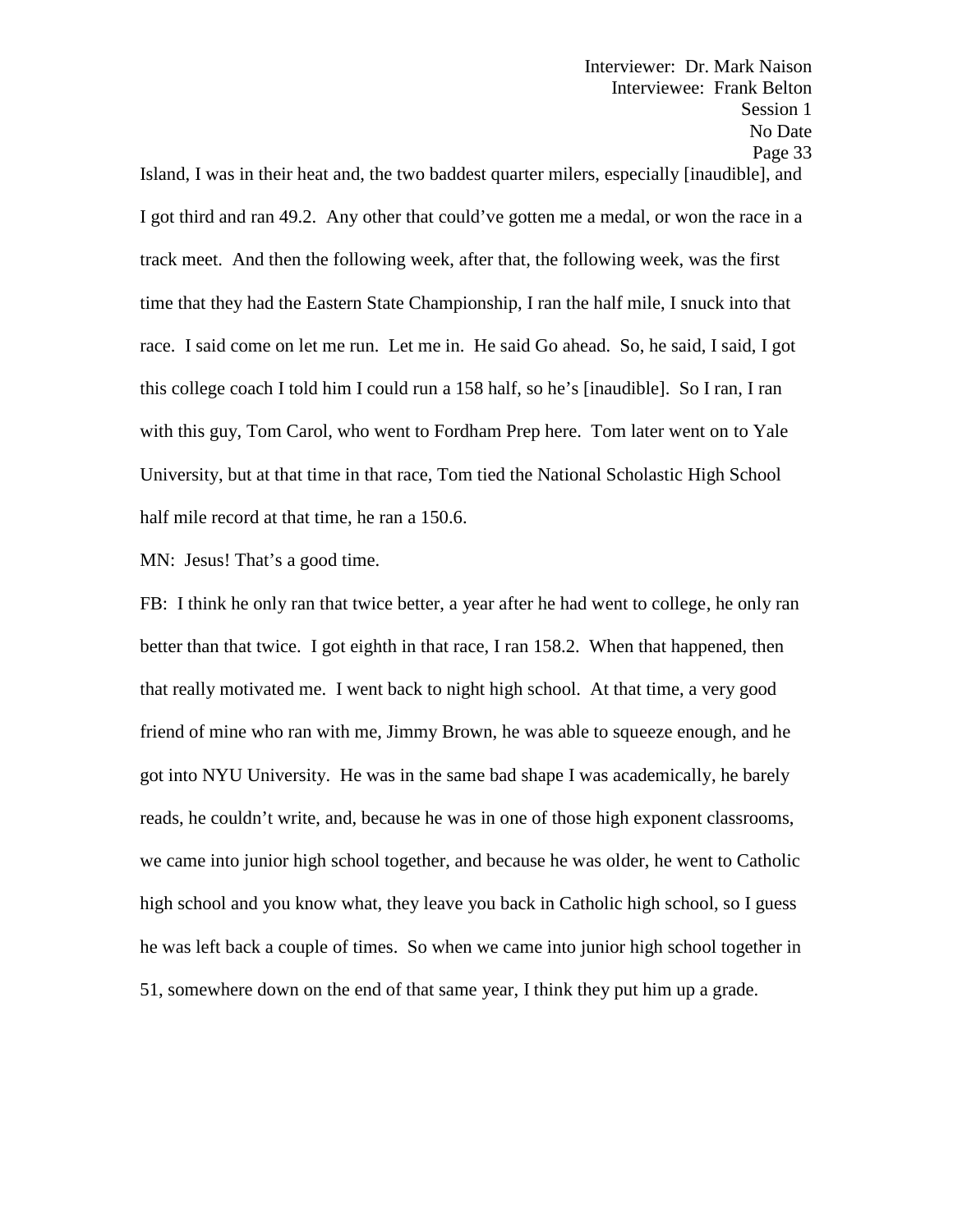MN: You're being in all of these classes with all of these kids who are being warehoused; did it affect your ability to function when you finally got into serious classes?

FB: No, I had studied. I was so far down there was only one way for me to go and that was up. I learned to study. I remember when I would go to night high school at Morris High School, after getting out of my two classes on Tuesday and Thursday evenings, after I would get off from work, I would rush up to the classes, do my studying, and come home. I would go to class and come home. I set up a little study room downstairs in the basement of my house where I could go down there and study. It was another thing that motivated me because I knew I had the potential.

MN: how many years of night high school did you have to go to before you went to Morgan State?

FB: I went to two and a half, I went to nigh high school for two [inaudible] and a half years.

MN: And what sort of work were you doing during the day?

FB: Menial work, I think. I held jobs down in the garment center.

MN: What were you doing in the garment center?

FB: Stock boy, one of the jobs was stock, I worked for Ms. Arlene's Negligees, they used to make negligees for the different - -

Bob: Department stores?

FB: Department stores, here in New York and elsewhere. Then that was at 40 East 32<sup>nd</sup> Street, that was Arlene's Negligee. Then down the street I worked for a girdle company,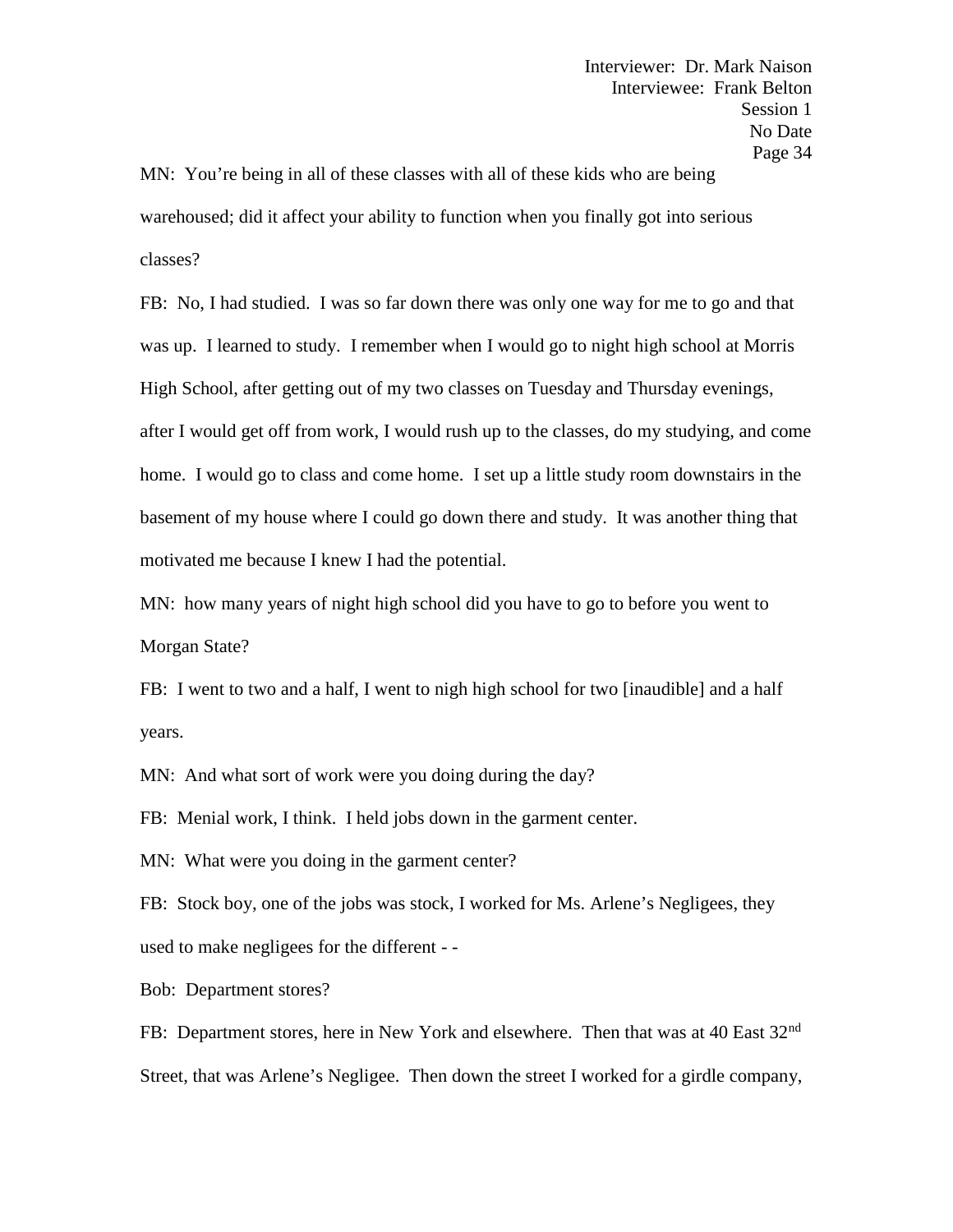that made girdles and braziers. Then I worked for, when I was in high school, I worked for Rapid Messenger Service, which had a little office on that block, where I used to deliver messages. There was messages between the time I got down there three o'clock to five thirty ion the afternoon. They used to pay me 75 cents an hour. The first couple of weeks I worked for them I worked for 65 cents, then we got a minimum wage increase and it went to 75 cents an hour. And it allowed me some little spending money. I learned something, Black men growing up in the South learned to treasure a dollar and my father was one. All the Black men that I knew who grew up in the South, they treasure that dollar. They treasured that dollar. They let you know, a dollar is hard to come by. But I was able to save some money too. I was able to put five, ten dollars away in the bank because I knew some day I was going to college. Maybe not here in New York, at NYU, but I knew I was going. But what happened when my friend Jimmie got into NYU, a couple of other guys I went to high school with, a guy named Tom Hanis, Bob was there, they got into NYU, but they were academically you know, I later became a better track runner than Hanis, but when I talked to Joey [inaudible], he was the coach at NYU at that time, track coach, I saw him and he said "look here Frank, I don't have any more scholarships for next year, but if you come [caughs] and you produce, I'll give you a scholarship for the following year". At that time I had about \$2,000 in the bank and I said, I'm not going to take all of my money to pay my way through NYU and then for him to come up next year and say "I don't have any more scholarships, the scholarships have been cut". I said hey, so I started applying to schools outside of New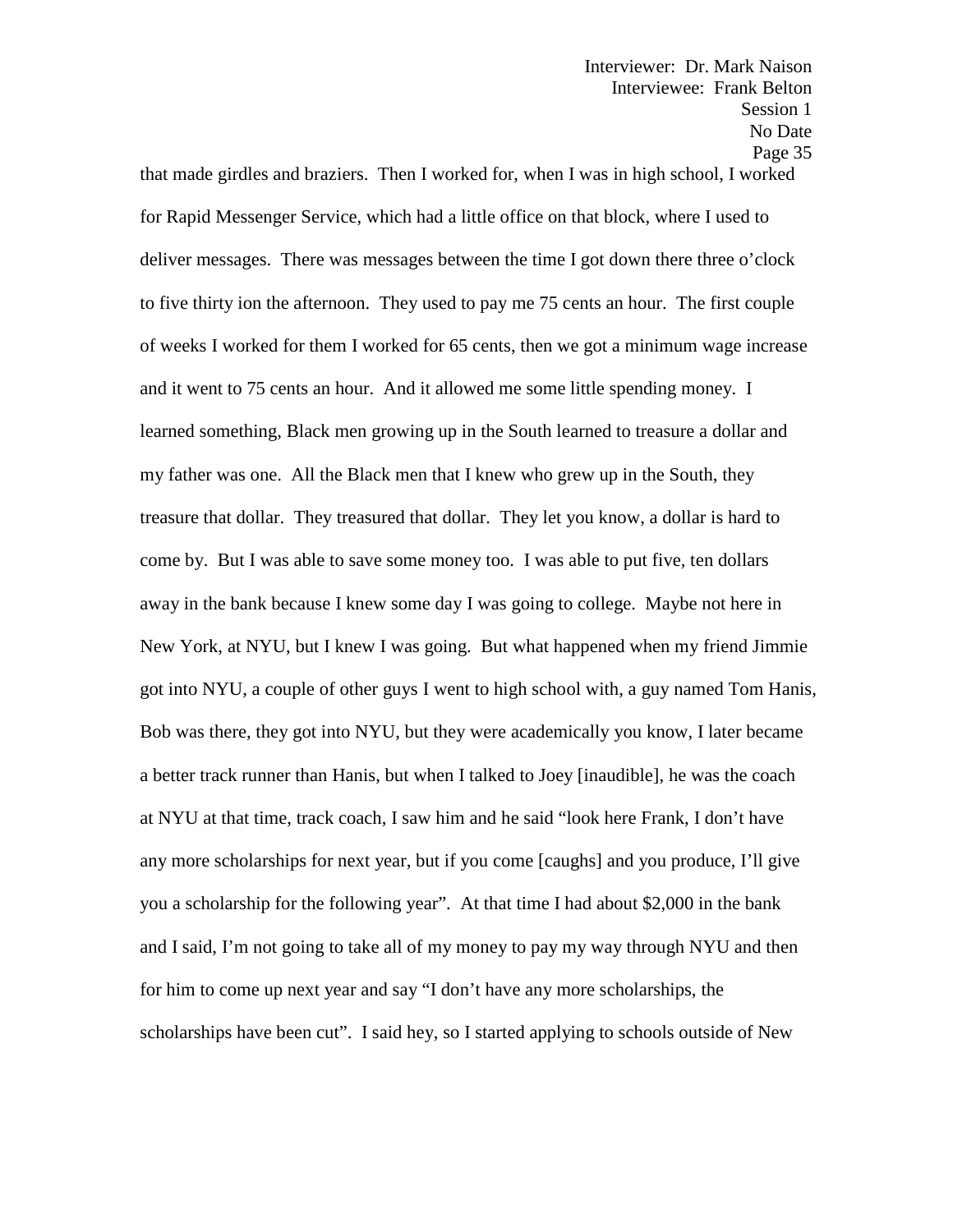Interviewer: Dr. Mark Naison Interviewee: Frank Belton Session 1 No Date Page 36 York, knowing also that I didn't need to have all the academic credits or regent credits

that you needed.

MN: Right.

FB: So I applied to several schools, in fact the six or seven that I applied to, just on my general course, I applied to North Carolina State College, North Carolina A&T College in Greensboro, and Winston Salem, the Teacher's college in Winston Salem, North Carolina. And they accepted me just on what I had on the general course. And then in 59 after I had tried to master English writing, I got two and a half years of math in, algebra, trigonometry, and a semester of trigonometry, and two years of a language. Language and math along with the English, history, and the sciences, those were your five - -

MN: So you didn't have any of that in the general courses at Morris?

FB: Just history, social studies, English, and the so called applied sciences.

MN: You didn't have any algebra?

FB: I didn't have any math or language.

MN: WHAT?!

FB: No. As a general course student - -

MN: You didn't have any languages?

FB: No.

MN: You didn't have any algebra, trigonometry, geometry?

FB: No. I only took that when I went to night high school at that time. And I was able to, after I took a semester of trigonometry, I thought I wanted to be a math major. That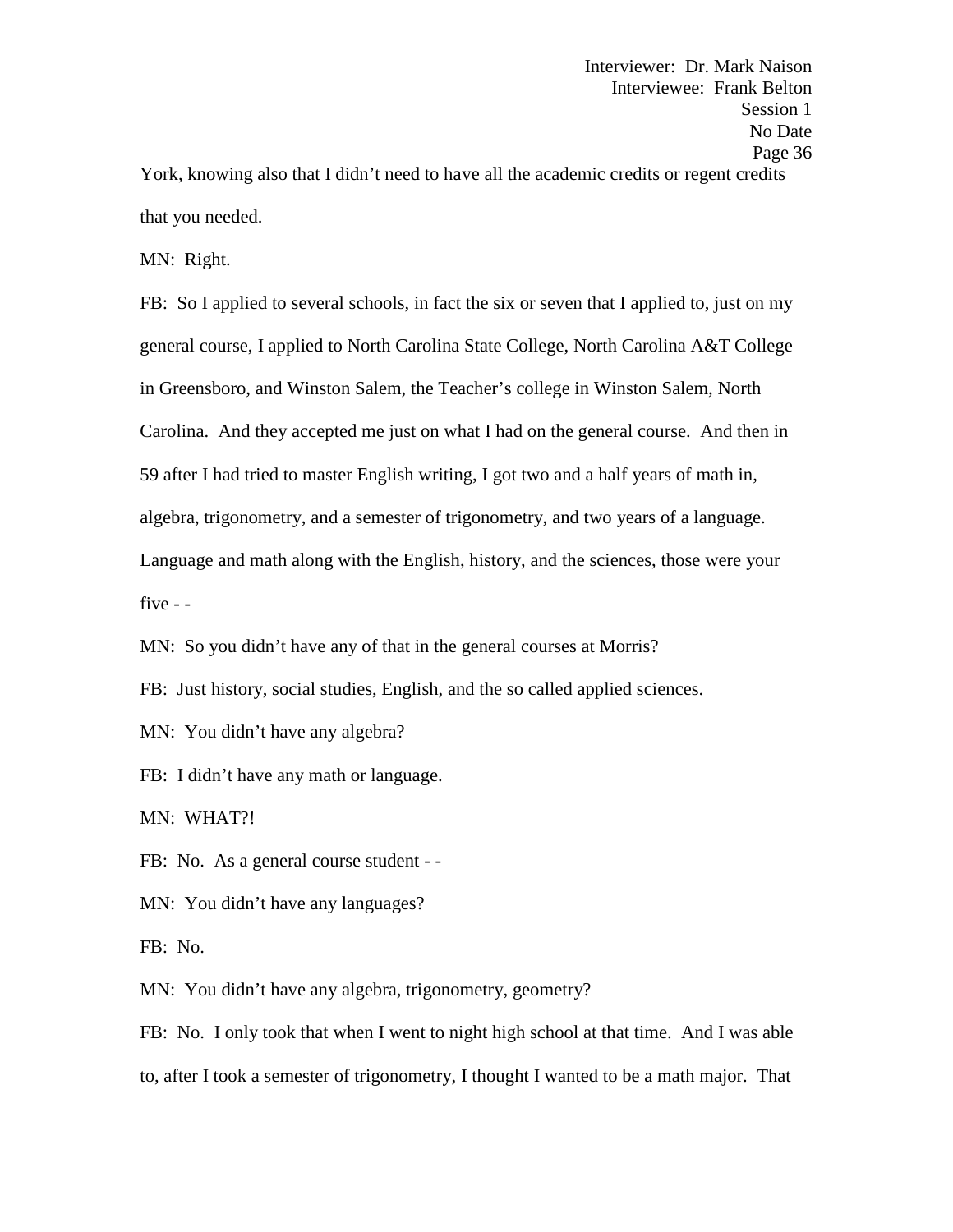had kind of stopped short with that because some colleges required you to take two languages as a math major and what not. You had to do good on proficiency exams, and then I decided well hey, let me forgo that. I said hell, I'm going to catch hell in English. I don't need to take another language to catch hell in that too because I'm going to have enough problems with trying to master the English language on the college level. MN: Now Frank, I think we are definitely going to need two interviews because that whole Claremont experience is going to - - I want to sort of move to the end of this phase. When did you start to notice things in your neighborhood starting to fall apart a little? FB: A lot of things happened. You see some of your friends going to jail, on drugs, strung out on drugs.

MN: When did you first notice the heroin?

FB: If I wasn't in elementary school, then definitely when I was in junior high school.

MN: In junior high, you were already seeing heroin?

FB: Oh yeah.

MN: This is like in the early 50s?

FB: Late 40s, early 50s yeah. It was known, we used to call them junkies. You used to see them fall you know.

MN: On your block?

FB: Not only on my block, in the neighborhood. You knew certain guys were strung out. I remember one time I saw this guy, he was - - I said what's wrong with him? Ah man he ain't nothing but a junkie, he's strung out on dope.

MN: And this was in the late 40s and early fifties when you see this?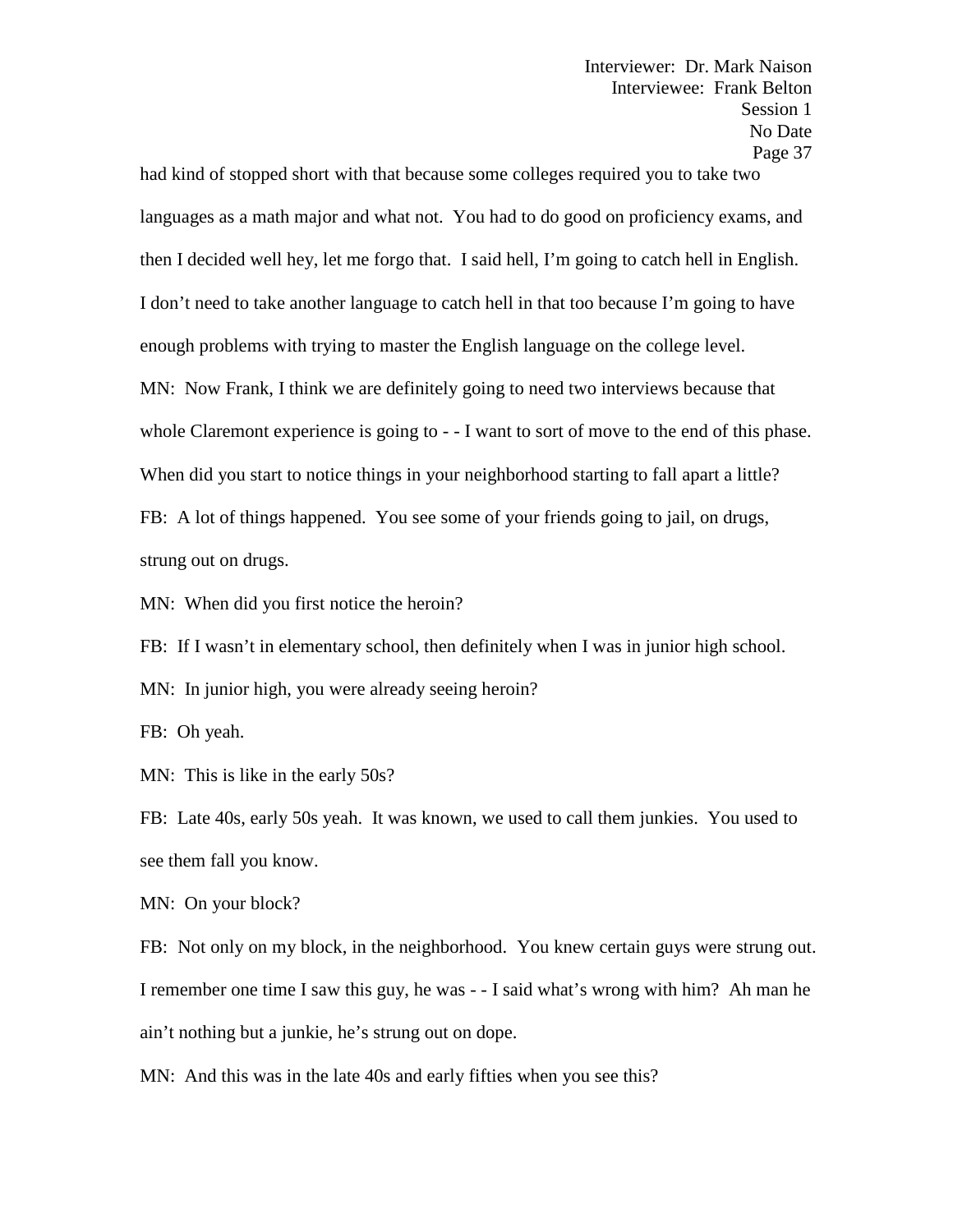Interviewer: Dr. Mark Naison Interviewee: Frank Belton Session 1 No Date Page 38 FB: Yeah, I tell you some of my closest friends, guys we grew up with. They O.D.ed and some guys had some good heads on them shoulders.

MN: And they O.D.ed, when was this in the 60s mainly?

FB: Fifties, fifties yeah.

MN: Really, so this is when you are in high school guys - -

FB: Junior high school, yeah - -

MN: There were guys in junior high school - -

FB: No, no, no, no, no, we were in the neighborhood. Most of the drug addicts back then were in their twenties - -

MN: in their twenties.

FB: Teenage addicts didn't come along until the mid 60s late 60s. Most of the guys who strung out were older guys.

MN: Did they make the neighborhood dangerous or not really?

FB: It was dangerous, I mean if they had to get their money they didn't care where they got it  $-$ 

MN: Wait a minute, in the beginning, you talked about people being able to leave their doors open.

FB: And when did that stop?

FB: I'd say late, probably nineteen, late fifties, late fifties.

MN: So after you graduated from high school?

FB: Yeah, mom came home one day and found that somebody had lifted her radio and her iron, so she decided to - -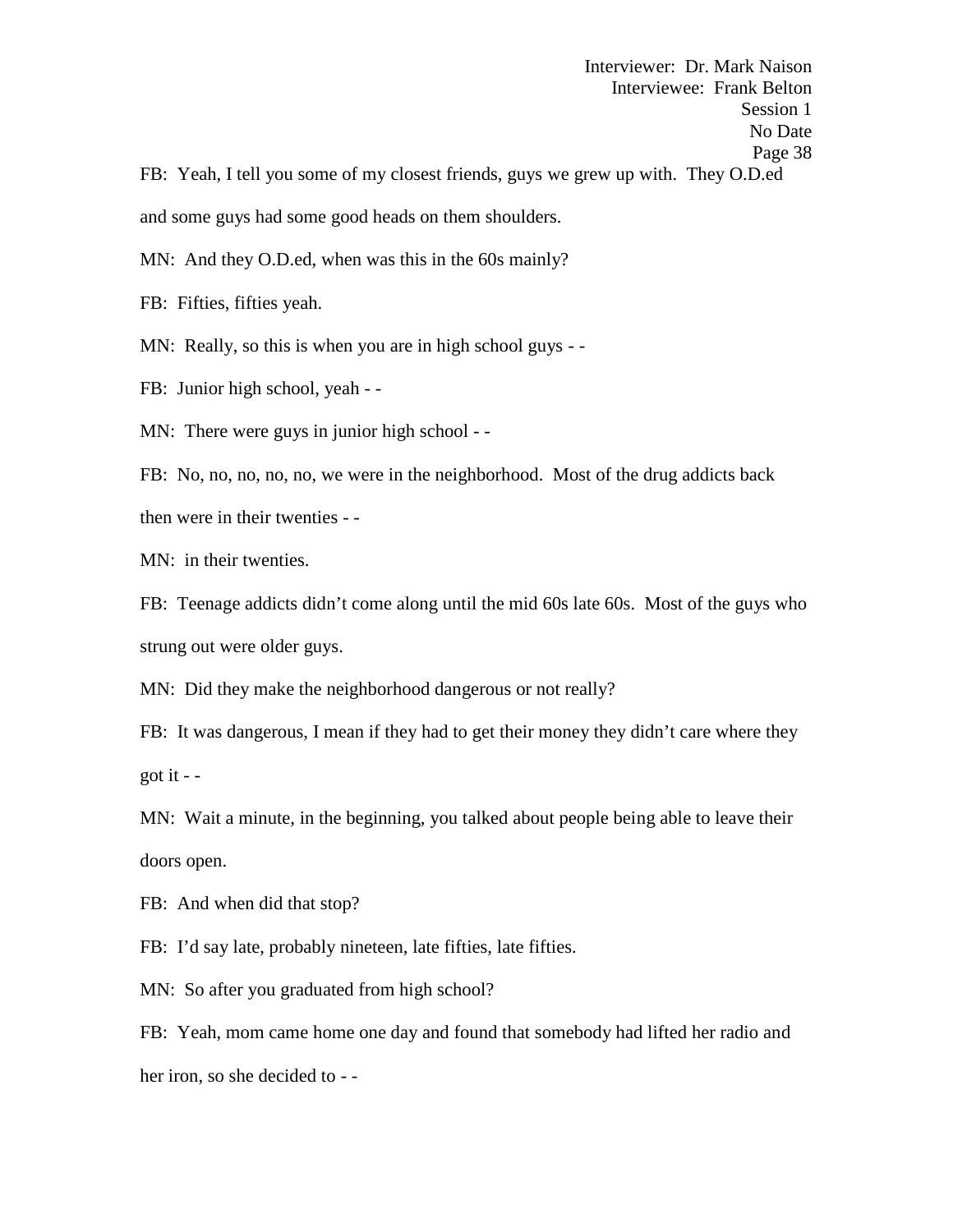AV: Start locking the doors?

FB: Start locking the doors.

MN: Did you see this neighborhood as a place to get, when you were graduated from high school and getting ready to go to college, did you see yourself, this is a neighborhood I want to move out of because it's going down and I'm moving up? Or it wasn't quite that?

FB: It wasn't quite that. Our neighborhood really didn't start turning until the late sixties, early seventies when a lot of abandonment of housing took place and what not and the destruction of houses - -

MN: Right.

FB: Yeah, the late sixties, early 70s. I know some neighborhoods, or some block areas like over night deteriorated, desecrated through fires and [inaudible]. People blamed it on the welfare system in that in order to get better housing, we had to be displaced so a lot of people used to say or get some new furniture, the government used to pay for all of that back then. People just set fires.

MN: Your cohort of people your age, when did people in that group, bad things start happening to them like going to jail, going up state, getting hooked?

FB: I guess here again, it started in the fifties. Some guys strung out, got busted for car theft or what not, shot for something, and then when the sixties rolled in, it like really started blossoming to drugs and what not, selling and dipping and what not. When the 60s came in it took off. Even in the 60s when the school system started changing, I think two things, I think Blacks started asserting themselves as far as Black image, Blacks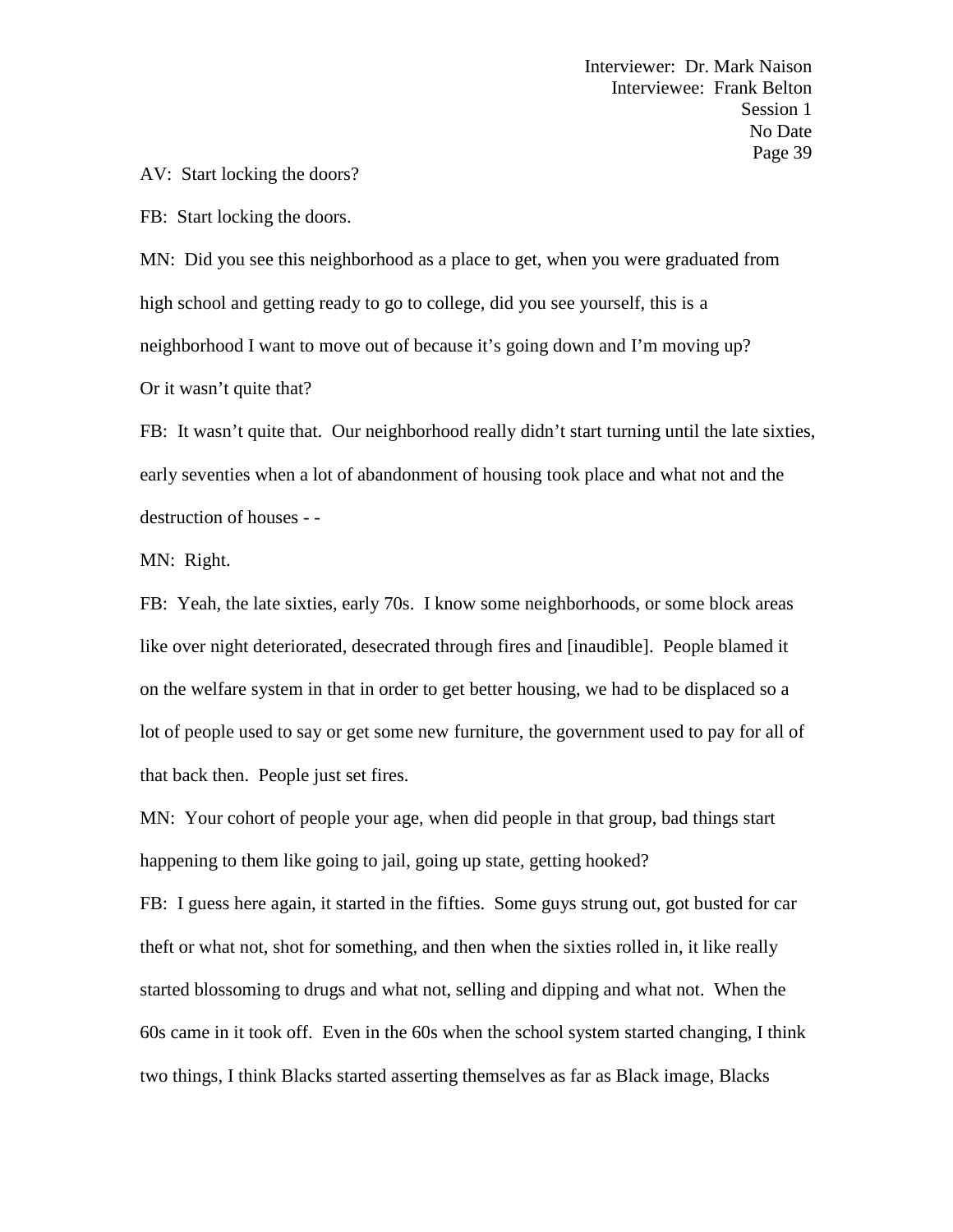understanding their blackness, and beginning to assert themselves and what not. There wasn't nothing white people could do with that; especially teachers. And there was a mass exodus of teachers who had been in school in the South Bronx for 25, thirty years, decided hey, let me look for greener pastures. So what happened, you had a lot of young teachers coming into these schools, and they would come in, there were mixed feelings, scared because instead of Frank Belton just coming to class sitting down and being good, you had kids coming in not caring who the are or where they would go and just don't give a damn. They stopped going to class, you'd find more kids hanging out in the hallway or outside the school than in the classroom. It was a change in attitude with the Board of Ed. With a lot of your teachers born in the suburbs that were the new teachers, they were young, inexperienced and they were really overcome with the new quote unquote Black Power that the kids were beginning to expound on. Then again they developed a I don't care attitude and became lost in the public school system and that's the kind of attitude they had.

MN: Okay, this is, before we move on because Mark has to go and Dan you also, any questions to wind u p this phase which is basically to the late 50s, and then we are going to do another interview for the 60s and your experience in Claremont Houses. Daniel, Mark, do you have any?

[Daniel]: No not right now, I'll probably have some later.

FB: Just write them down, I'll try to answer them.

MN: Okay well thank you very much, this was fascinating, and we are going to bring you back soon, in fact let's - -